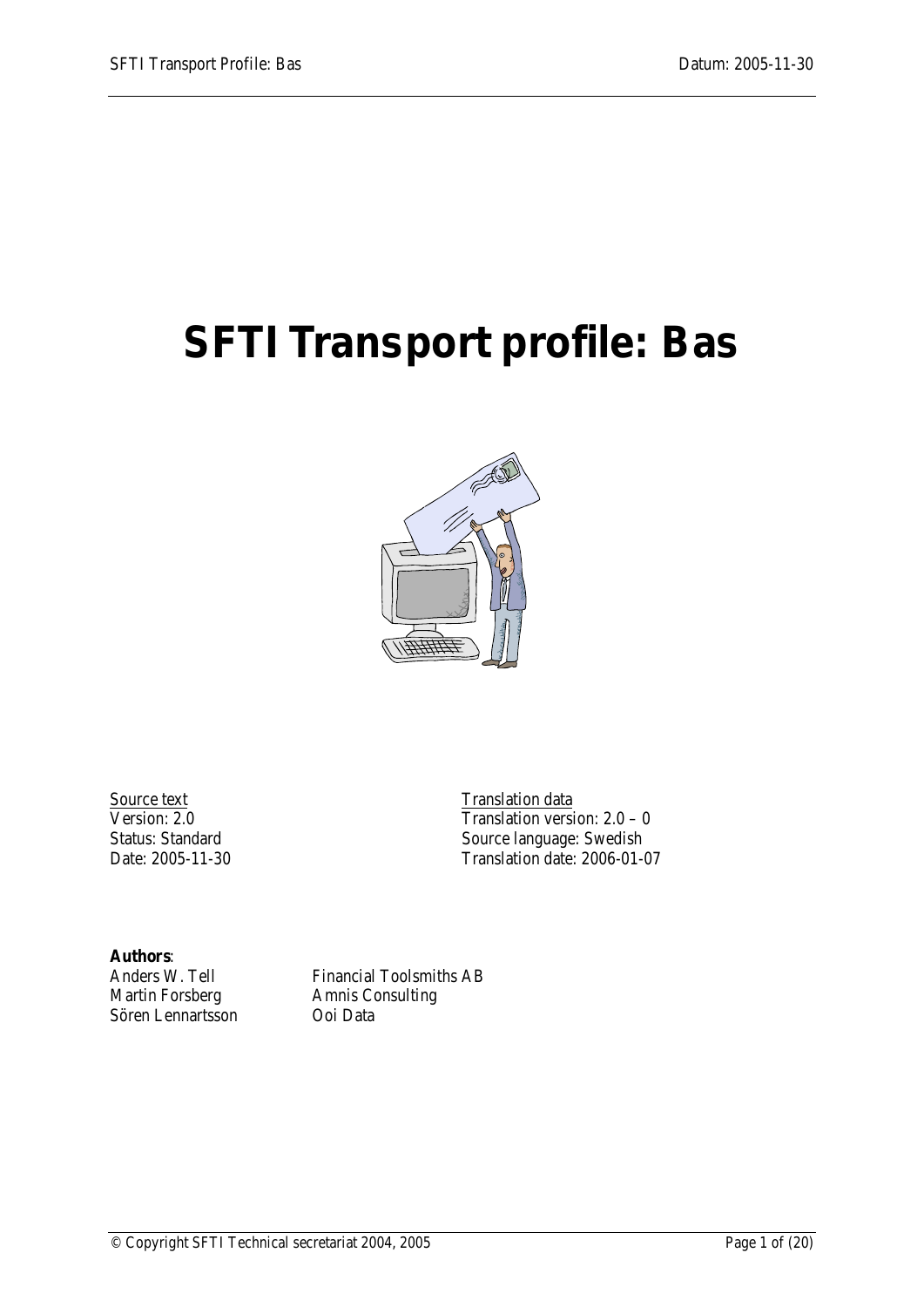## **Revision history**

Note. Changes and amendments are documented only with respect to adopted versions of this transport profile, i.e. versions of profile documentation indicated as "Standard".

| <b>Source</b> | Source text | <b>Description of amendments made</b>                    | <b>Made by</b> |
|---------------|-------------|----------------------------------------------------------|----------------|
| text          | date        |                                                          |                |
| version       |             |                                                          |                |
| 1.0.0         | 2004-06-16  | Original document published                              | The authors    |
| 1.1           | 2004-11-08  | Corrections of identified errors, and some ameliorations | S Lennartsson  |
|               |             | of the text. History of amendments added. Version        |                |
|               |             | indicated by two figures (x,y) system                    |                |
| 2.0           | 2005-10-26  | Revised principles for acknowledgment of receipt.        | M Forsberg     |
|               |             | Example corrected.                                       |                |
|               |             | In this version acknowledgment of receipt according to   |                |
|               |             | BPSS ha been substituted for a similar receipt according |                |
|               |             | to ebMS 2.0. Several documents may now be transferred    |                |
|               |             | in one message. This version is not backward compatible  |                |
|               |             | with previous versions 1.0 and 1.1.                      |                |
|               |             |                                                          |                |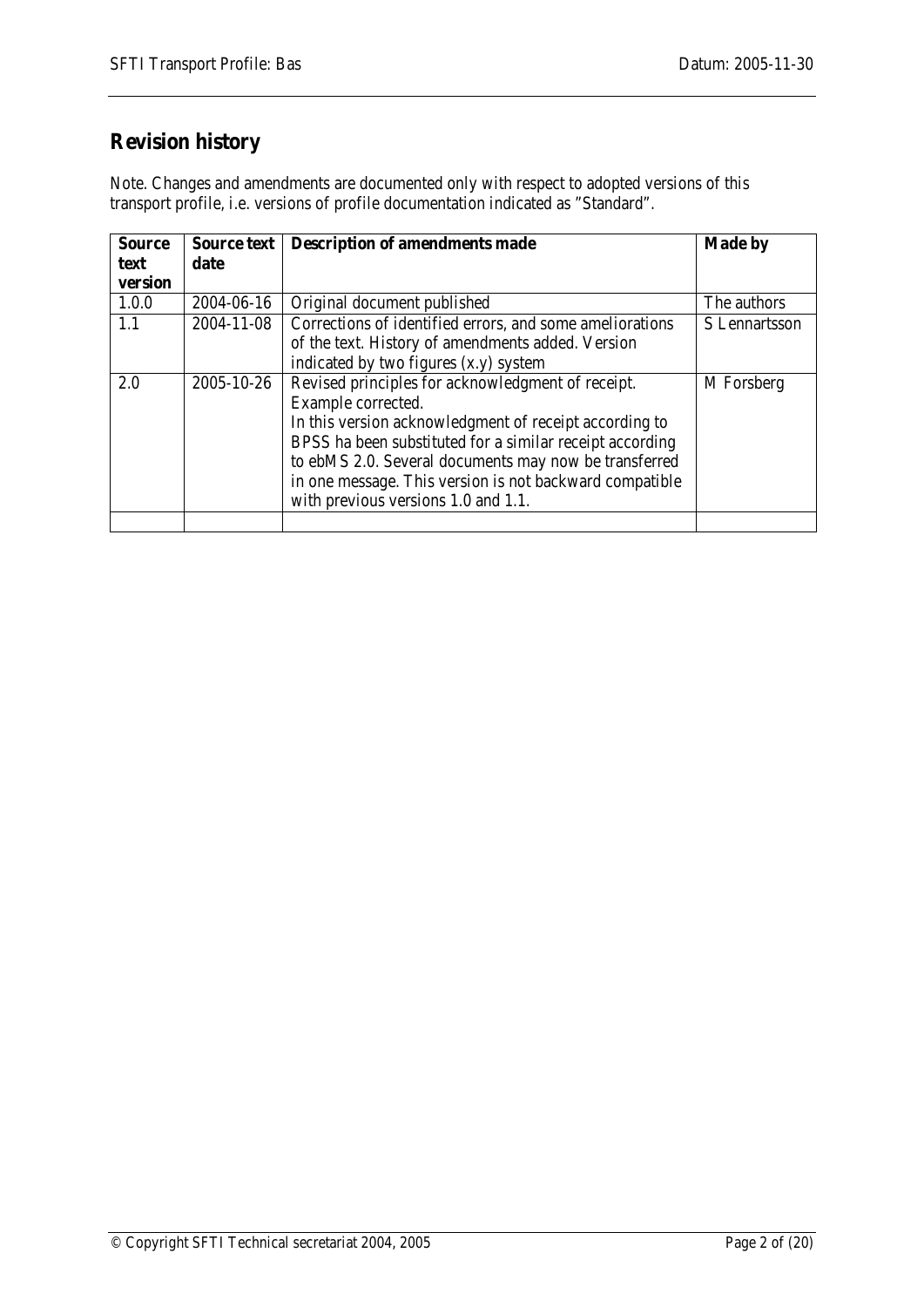## **Table of Contents**

| 1.             |  |  |  |  |  |
|----------------|--|--|--|--|--|
| 1.1.           |  |  |  |  |  |
| 2.             |  |  |  |  |  |
| 2.1.           |  |  |  |  |  |
| 3.             |  |  |  |  |  |
| 3.1.           |  |  |  |  |  |
| 3.1.1.         |  |  |  |  |  |
| 3.1.2.         |  |  |  |  |  |
| 3.1.3.         |  |  |  |  |  |
| 3.1.4.         |  |  |  |  |  |
| 3.1.5.         |  |  |  |  |  |
| 3.1.6.         |  |  |  |  |  |
| 3.1.7.         |  |  |  |  |  |
| 3.1.8.         |  |  |  |  |  |
| 3.2.           |  |  |  |  |  |
| 3.2.1.         |  |  |  |  |  |
| 3.2.2.         |  |  |  |  |  |
| 3.2.2.1        |  |  |  |  |  |
| 3.2.2.2        |  |  |  |  |  |
| 3.2.2.3        |  |  |  |  |  |
| 3.2.2.4        |  |  |  |  |  |
| 3.2.2.5        |  |  |  |  |  |
| 3.3.           |  |  |  |  |  |
| 3.3.1.         |  |  |  |  |  |
| 3.3.2.         |  |  |  |  |  |
| 3.3.3.         |  |  |  |  |  |
| 3.4.           |  |  |  |  |  |
| 4.             |  |  |  |  |  |
| 4.1.           |  |  |  |  |  |
| 5.             |  |  |  |  |  |
| б.             |  |  |  |  |  |
| 6.1.           |  |  |  |  |  |
| 6.2.           |  |  |  |  |  |
| 7 <sub>1</sub> |  |  |  |  |  |
| 7.1.           |  |  |  |  |  |
| 7.2.           |  |  |  |  |  |
| 7.3.           |  |  |  |  |  |
| 7.4.           |  |  |  |  |  |
| 7.4.1.         |  |  |  |  |  |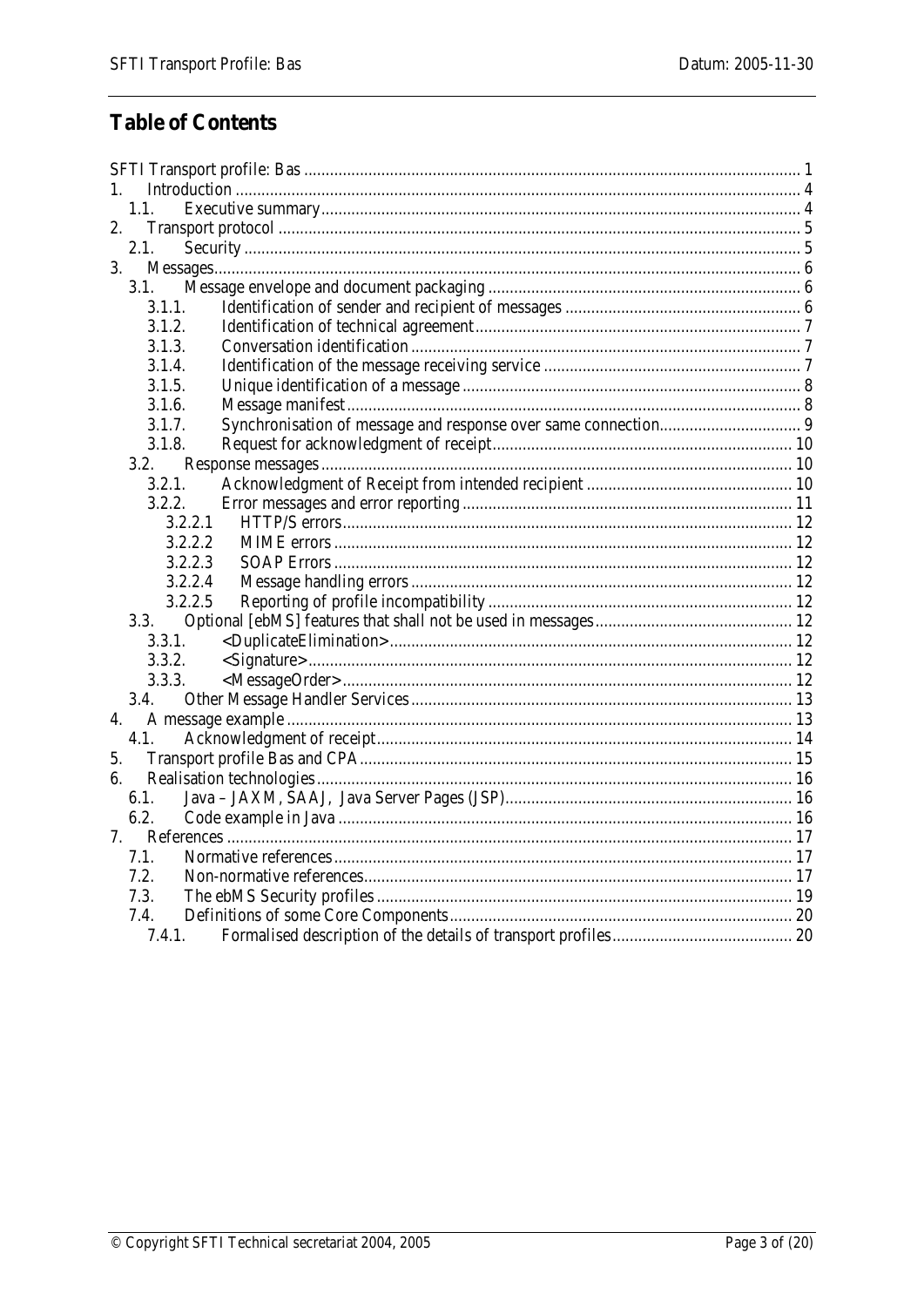## <span id="page-3-0"></span>**1. Introduction**

## <span id="page-3-1"></span>*1.1. Executive summary*

SFTI Transport Profile Bas is a specification for simple electronic communication between business partners and/or intermediaries acting on their behalf. The profile "Bas" is designed for simplified communication of a message, that contains one or more documents, and one message in return as acknowledgment of receipt.

(Note. In the source text the word "Bas" carries the meaning of "basic".)



The profile is based on the ebXML framework and its ebXML Message Service Specification [ebMS] Version 2.0. The ebXML Framework has been developed by UN/CEFACT in collaboration with OASIS and their constituent parts are ISO standards. UN/CEFACT is also responsible for UN/EDIFACT, and ebXML can be viewed as a successor to UN/EDIFACT in terms of technology.

In the profile "Bas" the documents are transferred using the HTTP/S protocol [SSL3].

"Collaboration Protocol Profile and Agreement" [ebCPPA] and related other ebXML specifications are not part of the "Bas" profile.

| ebXML Message Service Handler |      |     |  |  |  |  |  |
|-------------------------------|------|-----|--|--|--|--|--|
| SOAP with Attachment          |      |     |  |  |  |  |  |
| HTTP/S                        | MIME | XMI |  |  |  |  |  |
| <b>TCP/IP</b>                 |      |     |  |  |  |  |  |
|                               |      |     |  |  |  |  |  |

This specification of profile "Bas" shall be understood as a strict

subset of the ebXML MSH specification [ebMS]. This document is constructed as an amendment to the complete [ebMS] specification, and the documents should be read together

The "Bas" profile is derived from the ebXML Framework with several of its options excluded. It does not require a full [ebMS] message handling service implementation, but may be implemented with limited resources based on commonly available knowledge and technologies. Open source implementations are available. For more information, see the annex on realisation technologies.

As the "Bas" profile is a strict sub-set of the ebXML Framework, parties who wish to utilize additional functionality in their business communications can easily upgrade *within* the ebXML Framework, for example by adding reliability and security features.

It should be noted that this "Bas" profile can be used with XML formatted documents as well as with UN/EDIFACT formatted documents.

If a receiving Message Service Handler – MSH – identifies a deviation from this profile, e.g. an [ebMS] option that has been excluded in this profile, the receiving MSH may choose, depending on built-in functionality, whether to accept the incoming message or to report an error due to the fact that the sending MSH has exceeded the constraints of this profile. See the section on error handling for further information on how to deal with this kind of incompatibility issues.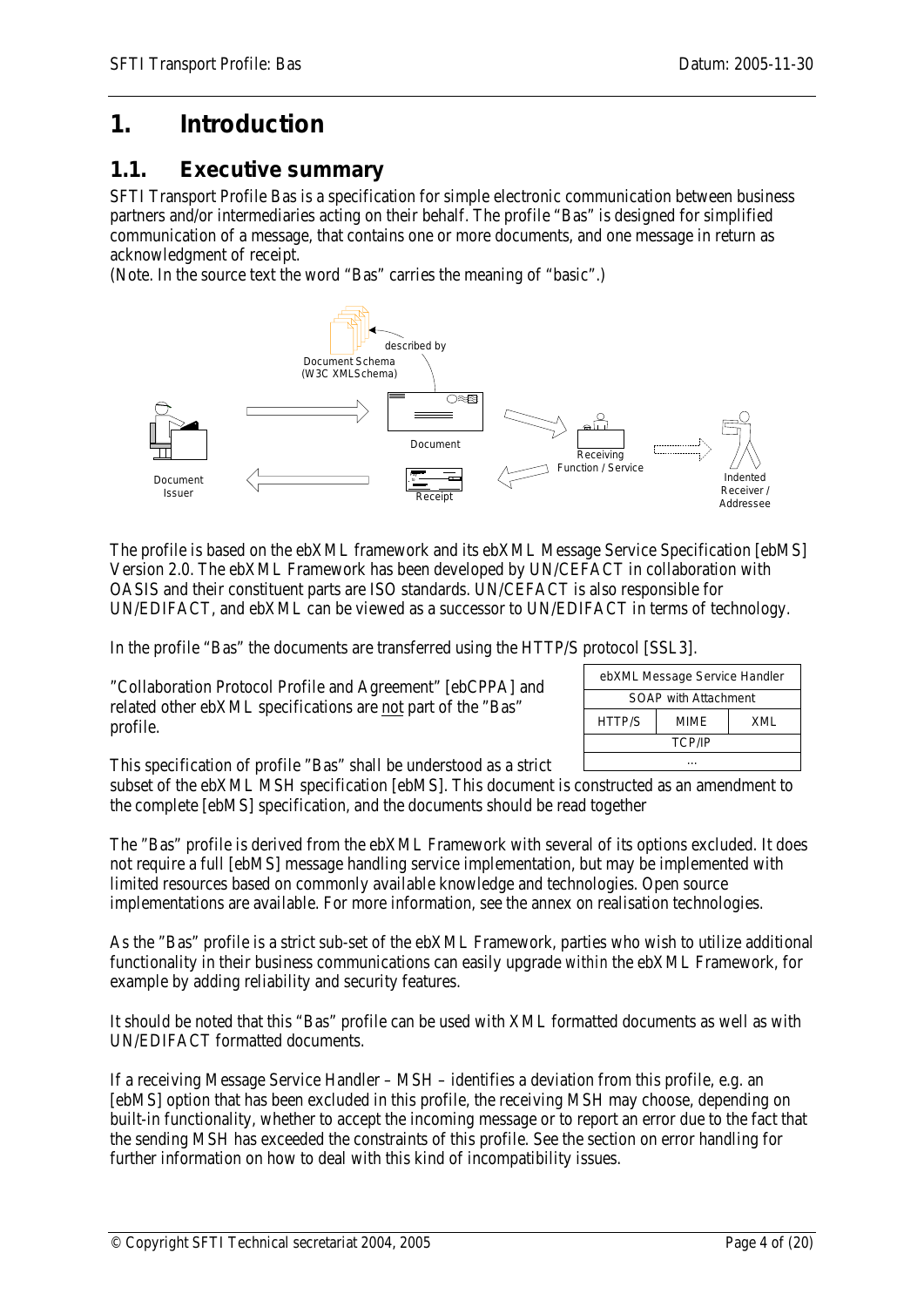## <span id="page-4-0"></span>**2. Transport protocol**

Messages, each containing *a document (or documents)* or a *receipt,* are transported between parties by means of a limited application of the HTTP/S protocol, i.e. [SSL3].

A message from a document issuer is sent from that party's Message Service Handler (MSH) or from an intermediary service MSH acting on behalf of that document issuer.

A message to an intended document receiver is sent to the addressee's Message Service Handler (MSH) or to an intermediary service MSH acting on behalf of that intended message receiver.



The communication between document issuer/sender and document addressee/receiver is conducted synchronously through their message handling services. This means that a [SSL3], i.e. HTTP/S, connection shall not be closed, or disconnected, before a response has been received or a timeout has occurred. An acknowledgment of receipt must be sent on the same connection as the document itself. Irrespective if the MSH is being operated under the party's own management or by an intermediary service, the communication between a party's business system and its Message Service Handler is under the sole responsibility of that party and, consequently, may be implemented according to the party's own preferences.

In order to define that synchronous communication shall be used,  $\langle$ syncReplyMode $\rangle$  must be defined in the SOAP header for each message. See [ebMS] B.2.5 for more information.

Messages must be formatted according to the MIME principles defined in section 19.4 in [RFC2616]. It is recommended that implementations interpret presence of the mandatory HTTP header value 'SOAPAction' liberally, according to the guidelines in the SOAP 1.1 specification, i.e. a message not containing 'SOAPAction' should not be considered incompatible with SOAP 1.1.

If a message is transmitted successfully to a receiving MSH, a HTTP response 2XX shall be returned. If an error occurs, HTTP status codes 3XX, 4XX or 5XX shall be returned. If a SOAP error occurs a '500 "Internal Server Error"' according to the SOAP 1.1 specification shall be reported back to originator.

See the error handling section for more information on error handling and reporting.

<span id="page-4-1"></span>See [ebMS] appendix B for normative information and details regarding the transport protocol.

#### *2.1. Security*

The [ebMS] security profile corresponding to the "Bas" profile is Security profile no. 5. Only server certificates shall be used for [SSL3] communication.

The access control mechanism "Basic and Digest Access Authentication" is not part of the "Bas" profile. See [ebMS] section B.2.6 for more information.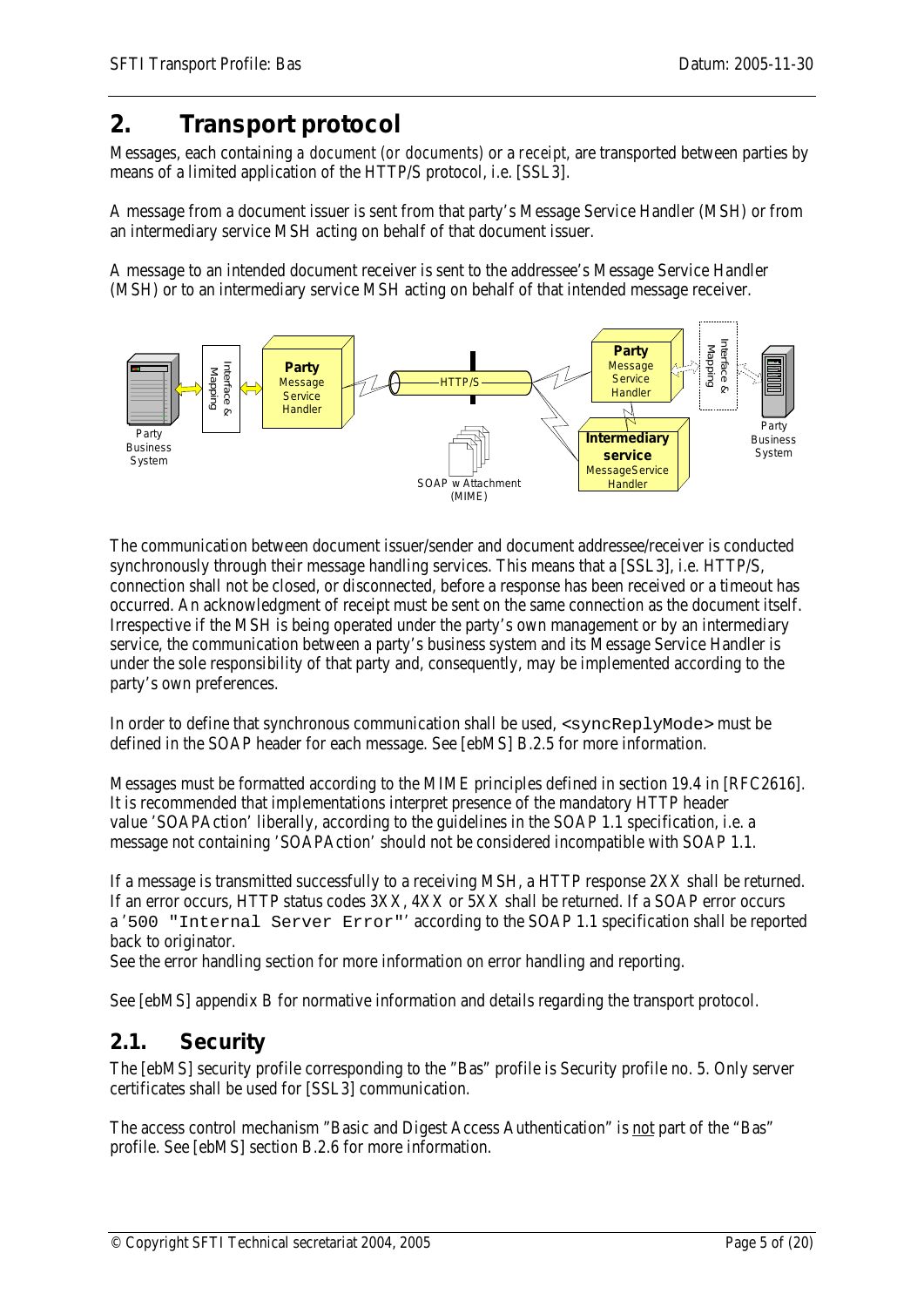Note. Server certificates are used in this transport profile for encryption, not for authentication. For this purpose either own or third party certificates may be used, but be aware of the fact that own server certificates generates warnings/alerts by the client software which may confuse an inexperienced user.

## <span id="page-5-0"></span>**3. Messages**

The Bas profile is designed for sending one or more document in a message. An acknowledgment of receipt is returned when the message (incl the document(s) it contains) has been received.

## <span id="page-5-1"></span>*3.1. Message envelope and document packaging*

The documents are to be packaged according to MIME principles. A message consists of two or more

MIME Parts. The format of a document should be defined in a format specification, a so called Document Schema.

The parts are

- 1. a SOAP v1.1 Envelope, in XML format
- 2. Payload, i.e. a document in any well defined format, for example XML, UN/EDIFACT.

See section 3.1 in [ebMS] and [SOAP] for detailed specifications, and below for an example.

The rules for message packaging and for the construction of SOAP Envelopes are given below.



#### <span id="page-5-2"></span>**3.1.1. Identification of sender and recipient of messages**

The message sender and the intended recipient are identified in the SOAP header by character strings uniquely identifying them.

In the "Bas" profile one may use at least one party identifier for message sender and intended message recipient. If more than one identifier is allocated to a party then all identifiers must identify the same party.

The detailed rules for party identification are given in the Collaboration Process specification (see separate document).

```
<eb:From> 
     <eb:PartyId eb:type='countrycode:organizationid'> SE1234567890 </eb:PartyId> 
</eb:From> 
<eb:To> 
     <eb:PartyId eb:type='countrycode:organizationid'> SE9876543210 </eb:PartyId> 
     <eb:PartyId eb:type='operatorid'> QWERTYUIOP </eb:PartyId> 
\epsilon/eb:To>
```
At least one <From> and one <To> element shall be present in each message and its SOAP Header.

Role descriptions for message sender and receiver are not part of the "Bas" profile and shall not be included, neither in the <From> nor in the <To> element.

The option to specify more than one party identifier may be used by third party service providers.

See [ebMS], section 3.1.1 for more information.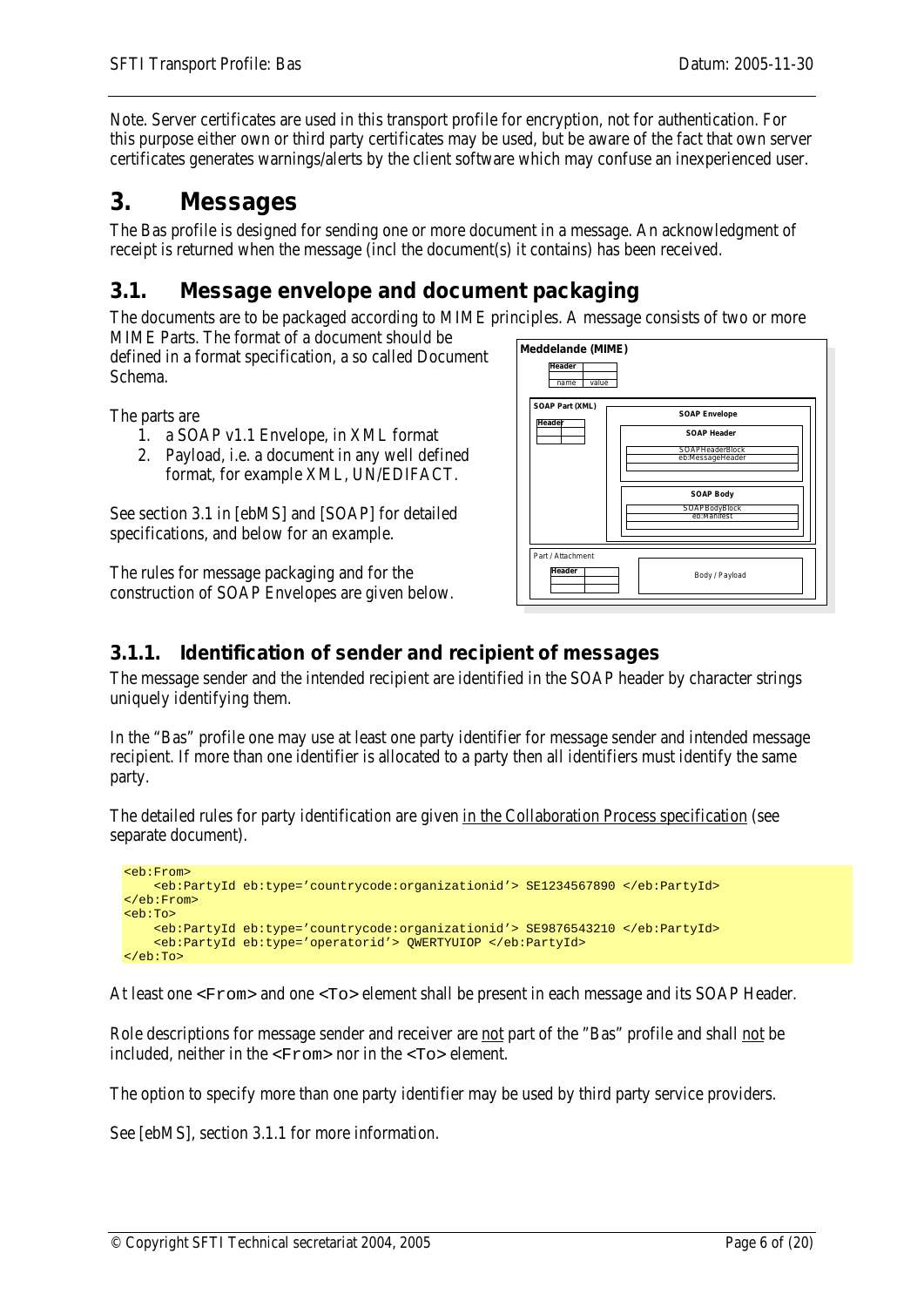#### <span id="page-6-0"></span>**3.1.2. Identification of technical agreement**

The "Bas" profile does not require that the parties establish a technical agreement in writing, instead an agreement on electronic the exchange of information and documents may be formed over the phone or at the time of goods collection/delivery, or concluded when one party acts according to an offer by the other party to accept documents electronically. With regard to the communication rules, this means that the mandatory <CPAId> must not be semantically relevant in terms of the interpretation of transmitted documents. If a CPA is used, its parameters must not contradict any rules of this profile. A <CPAId> element should be constructed according to the following definition:

```
CPAId ::= <date> ':' <fromPartyId> ':' <toPartyId>
```

```
<eb:CPAId>20040510:SE1234567890:SE9876543210</eb:CPAId>
```
A <CPAId> element shall be present in each message and its SOAP Header.

<span id="page-6-1"></span>See [ebMS], section 3.1.2 for more information.

#### **3.1.3. Conversation identification**

In order to relate the messages of a collaboration process to each other in so called conversations, the [ebMS] requires a unique conversation identifier to be present in each message. The sender of the first message in a conversation defines, according to that party's own principles, the ID for the conversation. It is recommended that the following rule is applied:

Concatenate the date, when the first message of a conversation is sent, to a unique number. The number must be unique per date, for example a serial number starting from zero each day at 00.00.00. ConversationId ::= <dateOfInitialMessageTransmission>':' <uniqueNumber>':' <fromPartyId>

<eb:ConversationId>20040510:4567:SE1234567890</eb:ConversationId>

A <ConversationID> element shall be present in each message and its SOAP Header.

<span id="page-6-2"></span>See [ebMS], section 3.1.3 for more information.

#### **3.1.4. Identification of the message receiving service**

The name of a receiving service is defined in the Collaboration Process specification (see separate document). The service and action names used in conjunction with this profile should be based on the pattern below, which is dependent on the collaboration process name and the name of the document(s) transferred.

```
Service ::= 'urn:' <organization> ':services:documentprocessing' 
<samverkansProcess>
Action ::= 'incoming' <documentName>
```

```
<eb:Service>urn:sfti:services:documentprocessing:BasicInvoice</eb:Service> 
<eb:Action>incomingBasicInvoice</eb:Action>
```
See [ebMS], section 3.1.4 and 3.1.5 for more information.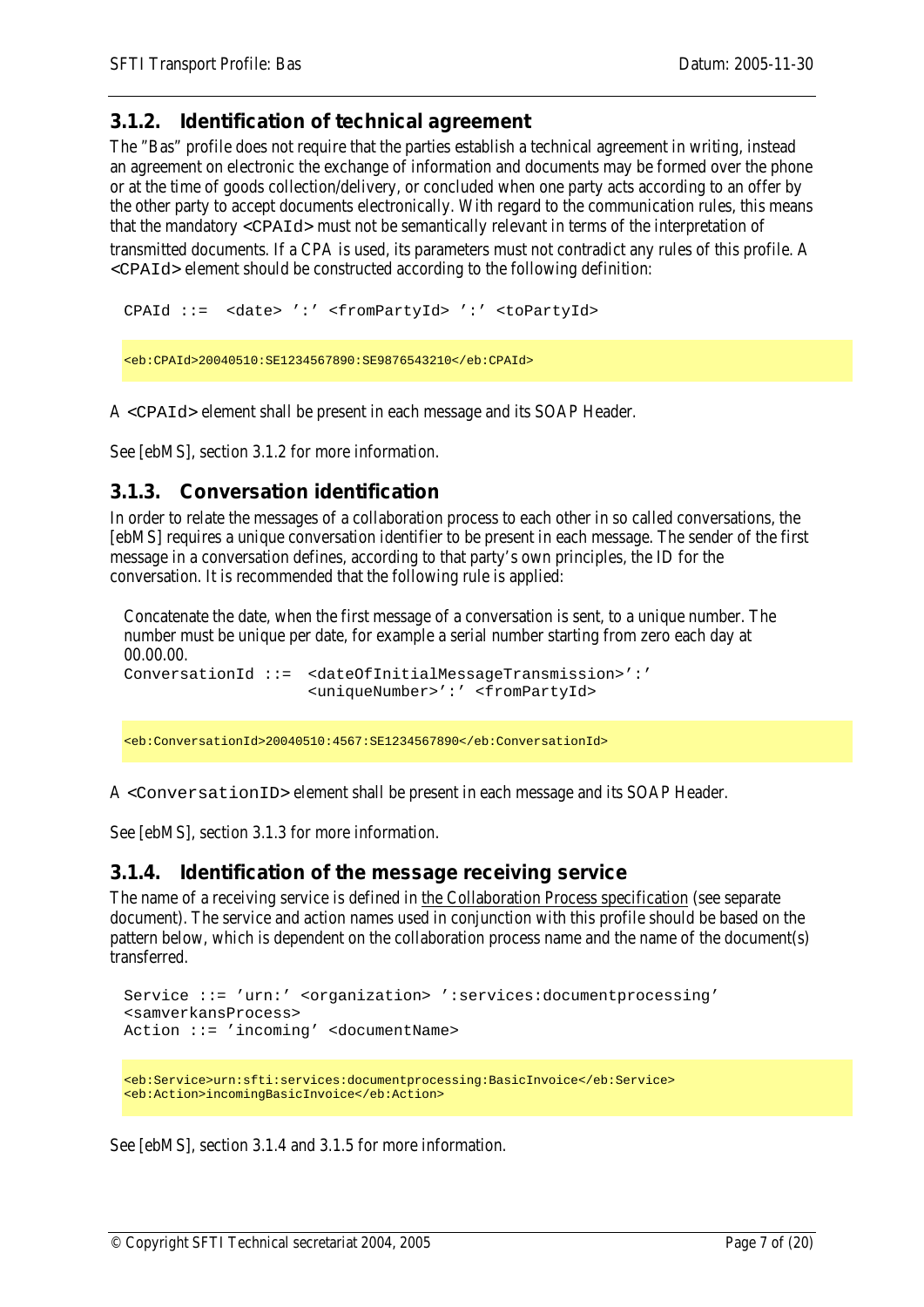#### <span id="page-7-0"></span>**3.1.5. Unique identification of a message**

In ebMS it is possible to attribute a message with a globally unique identifier. The identifier must comply with the principles described in [RFC2822] and the timestamp must be expressed as UTC.

```
<eb:MessageData> 
   <eb:MessageId>20040510-102030-28572@company.se</eb:MessageId> 
   <eb:Timestamp>2004-05-15T11:12:12</eb:Timestamp> 
</eb:MessageData>
```
A <MessageData> element shall be present in each message and its SOAP Header. When sending messages according to the "Bas" profile, the following elements are excluded: <RefToMessageId> and <TimeToLive>, which describes the UTC time by which a message should be received by the intended addressee. <RefToMessageId> must however be present in Error messages.

<span id="page-7-1"></span>See [ebMS], section 3.1.6 for more information.

#### **3.1.6. Message manifest**

Each ebXML message may contain a description of the payload of the message (i.e. the document or documents that it contains). In this "Bas" profile, all messages containing documents (i.e. excluding the receipts) shall have the <Manifest> element in its SOAP Body. The 'id' attribute shall not be specified. The 'version' attribute shall be set to constant "2.0" (Note: this refers to ebMS SOAP header extension, version 2.0).

The <Manifest> element shall contain one <Reference> element pointing to the document (or, elements pointing to each document, in case of more than one) that has been packaged according to MIME principles. The <Reference> element is a simple link [XLINK] where the attribute 'type' is a constant: 'xlink:type="simple"'. The attributes 'id' and 'role' are not part of the "Bas" profile and shall not be specified.

The attribute 'href' references the payload document, inside a MIME part and the reference shall be a URI conforming to the principles of [XLINK]. 'href' shall follow the 'cid:' naming conventions, which means that the MIME part containing the document shall have a MIME header 'content-id' corresponding to the value of the 'href' attribute.

```
<SOAP:Body> 
   <eb:Manifest eb:version="2.0"> 
     <eb:Reference xlink:href="cid:ebxmlpayload1@sender.com" xlink:type="simple"> 
        <eb:Description xml:lang="en-GB"> Textual description of message content </eb:Description>
        <eb:Schema eb:location='urn:se:sfti:collaborationprocesses:BasicInvoice.xsd' 
eb:version='1.0'> </eb:Schema>
     </eb:Reference> 
   </eb:Manifest>
</SOAP:Body>
```
If 'href' does not point to an existing 'content-id', the receiving MSH shall report this through a response message with an <Error> element containing "errorCode=MimeProblem" and "severity=Error".

See [ebMS], section 3.2 for more information.

#### **Schema:**

Documents that are exchanged in an electronic commerce context are usually described by a document schema. For example, documents in XML-format are commonly described by a W3C XML Schema document or an ISO Relax NG document. A document sent by means of the "Bas" profile should be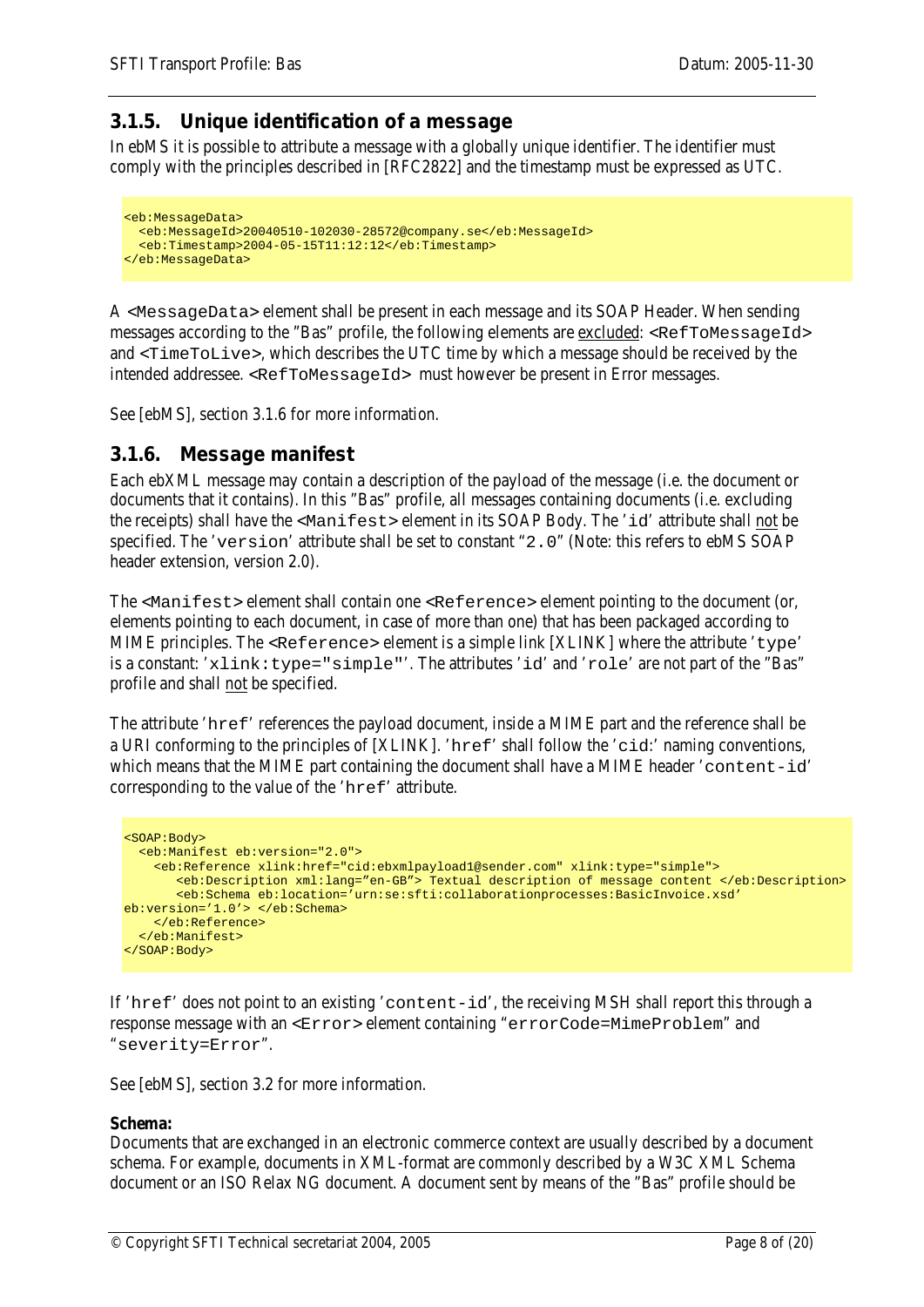described by a schema document. The reference to this format definition document is specified in the child <Schema> element of the <Reference> element. Two attributes shall be specified: 'location' and 'version':

- **location** contains a URI referring to the schema document.
- **version** refers to the version of the schema document.

```
<eb:Schema eb:location='urn:se:sfti:collaborationprocesses:BasicInvoice.xsd' 
eb:version='1.0'></eb:Schema>
```
These two values can be obtained from the documentation of the Collaboration Process defining the document exchange in question.

See [ebMS], section 3.2.1.1 for more information.

It should be noted that this "Bas" profile can also be used for the exchange UN/EDIFACT- formatted documents. The <Schema> element should then refer to a UN/EDIFACT message format description.

#### **Description**

It is possible to provide a human readable description of a message by including a  $\leq$ Description $>$ element inside the <Reference> element. This element is provided for in the "Bas" profile, but its use is not mandatory and it shall not influence the interpretation and handling of messages sent and received.

```
<eb:Description xml:lang="en-GB"> Free text description of the message </eb:Description>
```
Attribute:

'xml:lang' is mandatory and must be specified in each <Description> element.

<span id="page-8-0"></span>See [ebMS], section 3.1.8 for more information.

#### **3.1.7. Synchronisation of message and response over same connection**

In order to signal to the receiver that the receipt shall be returned over the same connection a <SyncReply> element shall be present in each message and its SOAP Header.

```
<eb:SyncReply eb:id='' eb:version='2.0' SOAP:mustUnderstand='1'
     SOAP:actor="http://schemas.xmlsoap.org/soap/actor/next">
</eb:SyncReply>
```
Attributes:

- $\blacksquare$  'id' is optional; when used it is to uniquely identify the element
- 'version' is mandatory and shall be set to '2.0'
- 'SOAP:mustUnderstand' is mandatory and shall be set to '1'
- 'SOAP:actor' is mandatory and shall be set to 'http://schemas.xmlsoap.org/soap/actor/next'

See [ebMS], section 4.3 for more information.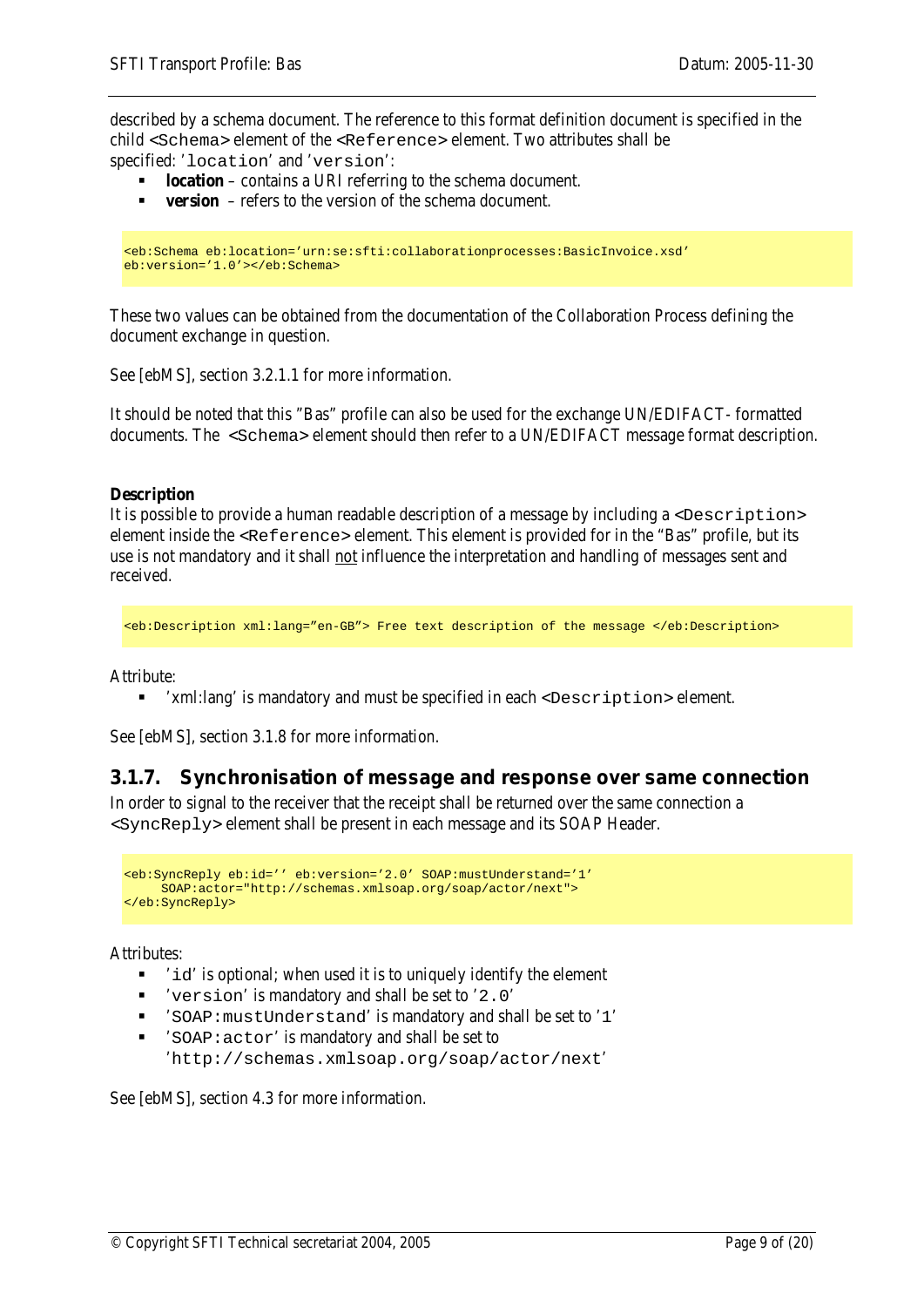#### <span id="page-9-0"></span>**3.1.8. Request for acknowledgment of receipt**

The sender of a message requests the receiver to return an acknowledgment of receipt by including, in the initial message, an <AckRequested> element in its SOAP Header. AckRequested is mandatory in this transport profile, and shall occur only once in per message. For responses by the receiving MSH, see section 3.2.

Signed acknowledgments of receipt shall not be requested in this transport profile.

```
<eb:AckRequested SOAP:mustUnderstand="1" eb:version="2.0" eb:signed="false" 
     SOAP:actor="urn:oasis:names:tc:ebxml-msg:actor:toPartyMSH">
</eb:AckRequested>
```
Attributes:

- 'id' is optional; when used it is to uniquely identify the element
- 'version' is mandatory and shall be set to '2.0'
- 'SOAP:mustUnderstand' is mandatory and shall be set to '1'
- 'signed ' is mandatory and shall be set to 'false'
- 'SOAP:actor' is mandatory and shall be set to "urn:oasis:names:tc:ebxml-msg:actor:toPartyMSH"

See [ebMS] section 6.3.1 for more information.

#### <span id="page-9-1"></span>*3.2. Response messages*

A response message, containing either an acknowledgment of receipt or an error message, shall be returned in the same connection as the initial document.

If a message has been successfully transferred to a receiving MSH, a HTTP/S response 2XX shall be returned in a response message that contains an ebMS Header and an acknowledgment of receipt, see section 3.2.1. Otherwise, an error message is sent according to 3.2.2.

#### <span id="page-9-2"></span>**3.2.1. Acknowledgment of Receipt from intended recipient**

An acknowledgment of receipt is represented by an <Acknowledgment> element in the SOAP header.

The initial message for which acknowledgment of receipt is issued shall satisfy the following:

- 1. All information in the message shall be available to the intended addressee.
- 2. The message shall be formatted according to [ebMS] message and packaging principles.

The verification and sending of an acknowledgment of receipt may occur in the intended receiver's MSH or in an third party MSH acting on behalf of the intended addressee.

A document is considered to be **at the recipient's disposal** once an acknowledgment of receipt has been **dispatched**.

An acknowledgment of receipt document shall satisfy the following criteria:

- 1. All information in the initial message shall be available to the intended addressee.
- 2. The response message shall be formatted according to [ebMS] packaging and message principles.
- 3. The acknowledgment of receipt shall have a format that, according to an agreement, the intended recipient can handle.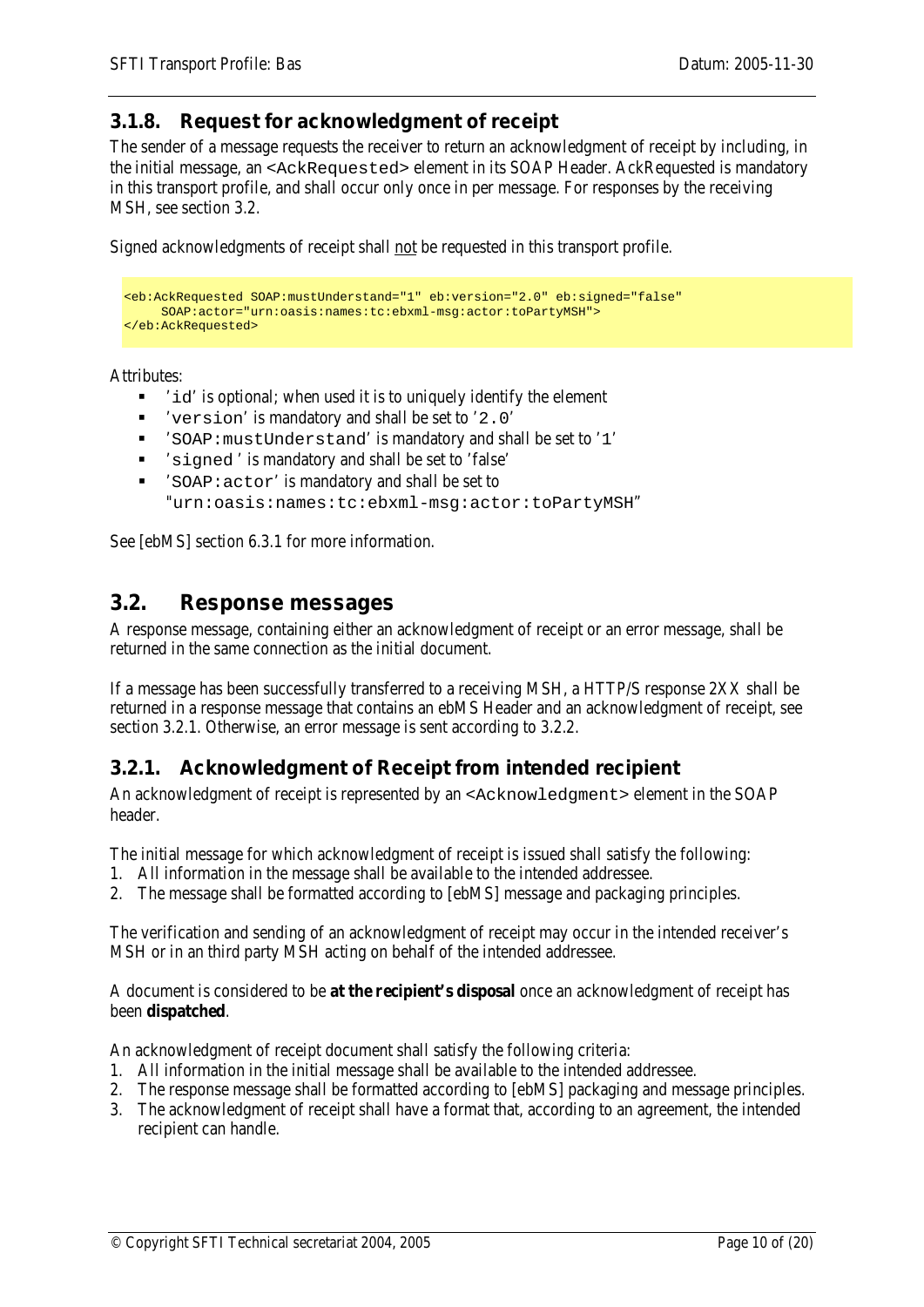#### **Rules for acknowledgment of receipt document**:

The acknowledgment of receipt consists of only a SOAP v1.1 Envelope in XML format. The rules in 3.1.1 – 3.1.5 applies also to the receipt, with the following amendments.

For acknowledgment of receipt

- The <Service> element shall be set to" urn:oasis:names:tc:ebxml-msg:service", and
- The <Action> element shall be set to "Acknowledgment".

```
 <eb:Service>urn:oasis:names:tc:ebxml-msg:service</eb:Service>
 <eb:Action>Acknowledgment</eb:Action>
```
The <ConversationId> element shall contain the same value as <ConversationId> in the message being acknowledged.

The <Acknowledgment> element shall be included in the SOAP header of the acknowledgment of receipt message.

```
<eb:Acknowledgment SOAP:mustUnderstand="1" eb:version="2.0"
           SOAP:actor="urn:oasis:names:tc:ebxml-msg:actor:toPartyMSH">
   <eb:Timestamp>2005-10-28T17:29:01Z</eb:Timestamp>
   <eb:RefToMessageId>20040510-102030-28572@myCompany.se</eb:RefToMessageId>
   <eb:From>
     <eb:PartyId eb:type="countrycode:organizationid">SE9876543210</eb:PartyId> 
   </eb:From>
</eb:Acknowledgment>
```
Attributes:

- 'id' is optional; when used it is to uniquely identify the element
- 'version' is mandatory and shall be set to '2.0'
- 'SOAP:mustUnderstand' is mandatory and shall be set to '1'
- 'SOAP:actor' is mandatory and shall be set to "urn:oasis:names:tc:ebxml-msg:actor:toPartyMSH"

The mandatory <Timestamp> element shall contain the time, as seen by the recipient, when the initial message was received by the recipients. This timestamp is taken to be the time of receipt also for the document (or documents) contained in the message.

The mandatory <RefToMessageId> element shall contain the same message identifier as the initial message being acknowledged.

The <From> element shall contain the identity of the party creating the acknowledgment of receipt. If the element is missing, the <From> element in <MessageHeader> applies.

In this transport profile signed acknowledgments of receipt are not included, and the <Reference> element shall not be used.

<span id="page-10-0"></span>See [ebMS] section 6.3.2 for more information.

#### **3.2.2. Error messages and error reporting**

Error handling and reporting can be divided into four primary areas:

- 1. Communication protocol errors (HTTP/S)
- 2. Packaging problems (MIME)
- 3. SOAP problems
- 4. Message handling problems [ebMS].

See section 4.2 [ebMS] for details.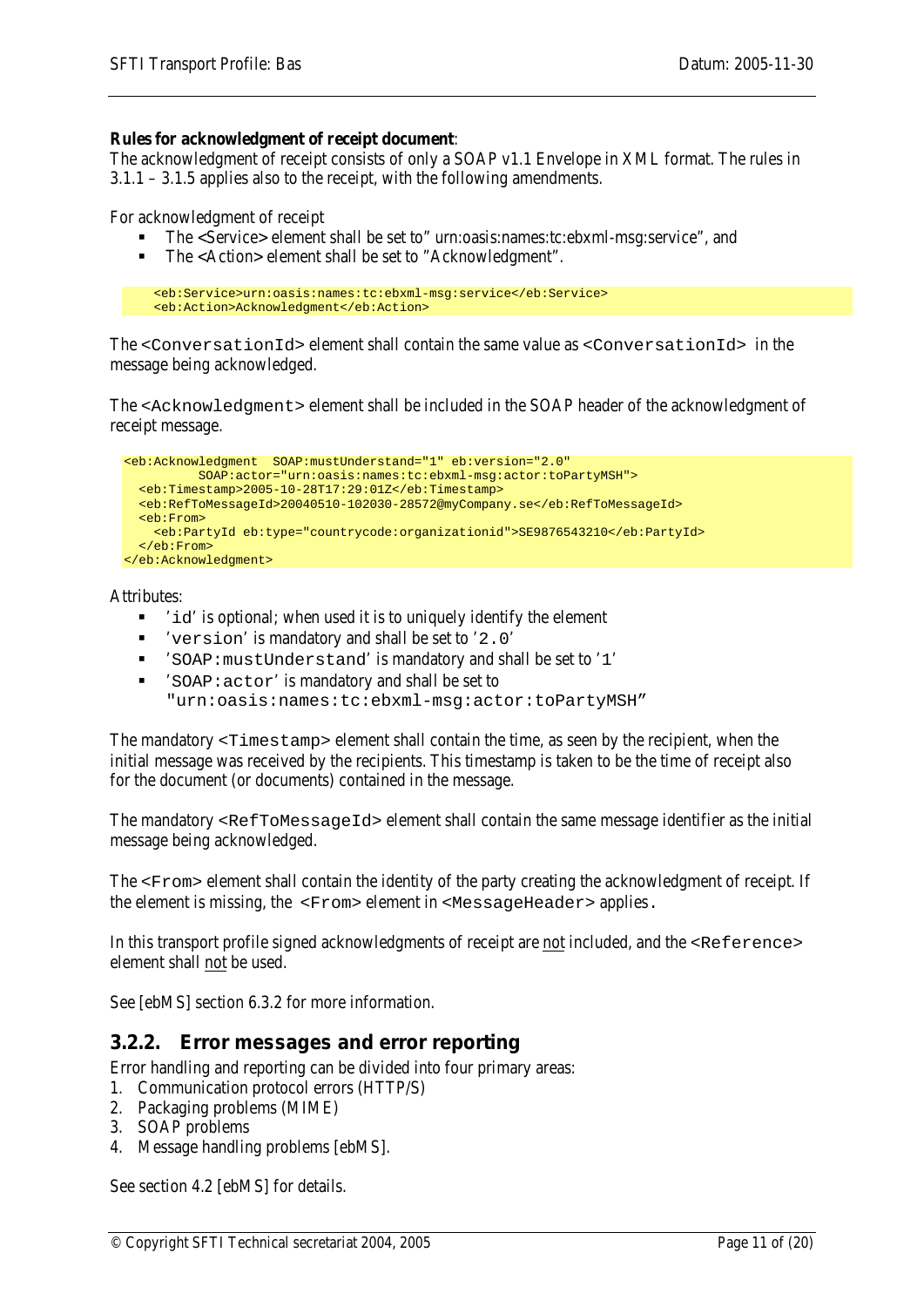#### <span id="page-11-0"></span>**3.2.2.1 HTTP/S errors**

If an error occurs, HTTP status 3XX, 4XX, or 5XX shall be returned.

#### <span id="page-11-1"></span>**3.2.2.2 MIME errors**

These types of errors are reported by returning a SOAP message with an  $\leq$ ErrorList > element.

<span id="page-11-2"></span>See [ebMS], section 2.1.6 for more information.

#### **3.2.2.3 SOAP Errors**

If SOAP errors occur '500 "Internal Server Error"' shall be returned in accordance with the SOAP 1.1 specification. A sending MSH shall be prepared to accept and process SOAP Fault values.

#### <span id="page-11-3"></span>**3.2.2.4 Message handling errors**

Errors in message handling are reported by returning an <ErrorList> element in the SOAP header of the response message. <ErrorList> shall not be included in an initial message but only in response messages reporting the error(s).

See [ebMS], section 4.2 for more information.

#### <span id="page-11-4"></span>**3.2.2.5 Reporting of profile incompatibility**

Reporting of incompatibility with this profile shall be made by the receiving MSH by returning an <ErrorList> element with the error code "NotSupported".

## <span id="page-11-5"></span>*3.3. Optional [ebMS] features that shall not be used in messages*

The ebXML framework provides a number of optional features. This section describes features that shall not to be used by message handling services applying this "Bas" profile.

#### <span id="page-11-6"></span>**3.3.1. <DuplicateElimination>**

By inclusion of a <DuplicateElimination> element in the SOAP header, the sender may request that the receiver shall check if an incoming message is a copy of an message received earlier and, if so, shall not forward such an message to the business system. If the <DuplicateElimination> element is not present then a message is to be delivered in a Best-Effort behaviour. This optional SOAP Header element shall not be specified in the "Bas" profile.

<span id="page-11-7"></span>See [ebMS], section 3.1.7 for more information.

#### **3.3.2. <Signature>**

A message may be signed digitally by the inclusion of a <Signature> element in the SOAP header. This optional SOAP Header element shall not be specified in the "Bas" profile.

<span id="page-11-8"></span>See [ebMS], section 4.1.1 for more information.

#### **3.3.3. <MessageOrder>**

The sender may request that the receiving MSH shall forward messages to the business system of the <To> party with preservation of the message order.

This optional SOAP Header element shall not be specified in the "Bas" profile.

See [ebMS], section 9 for more information.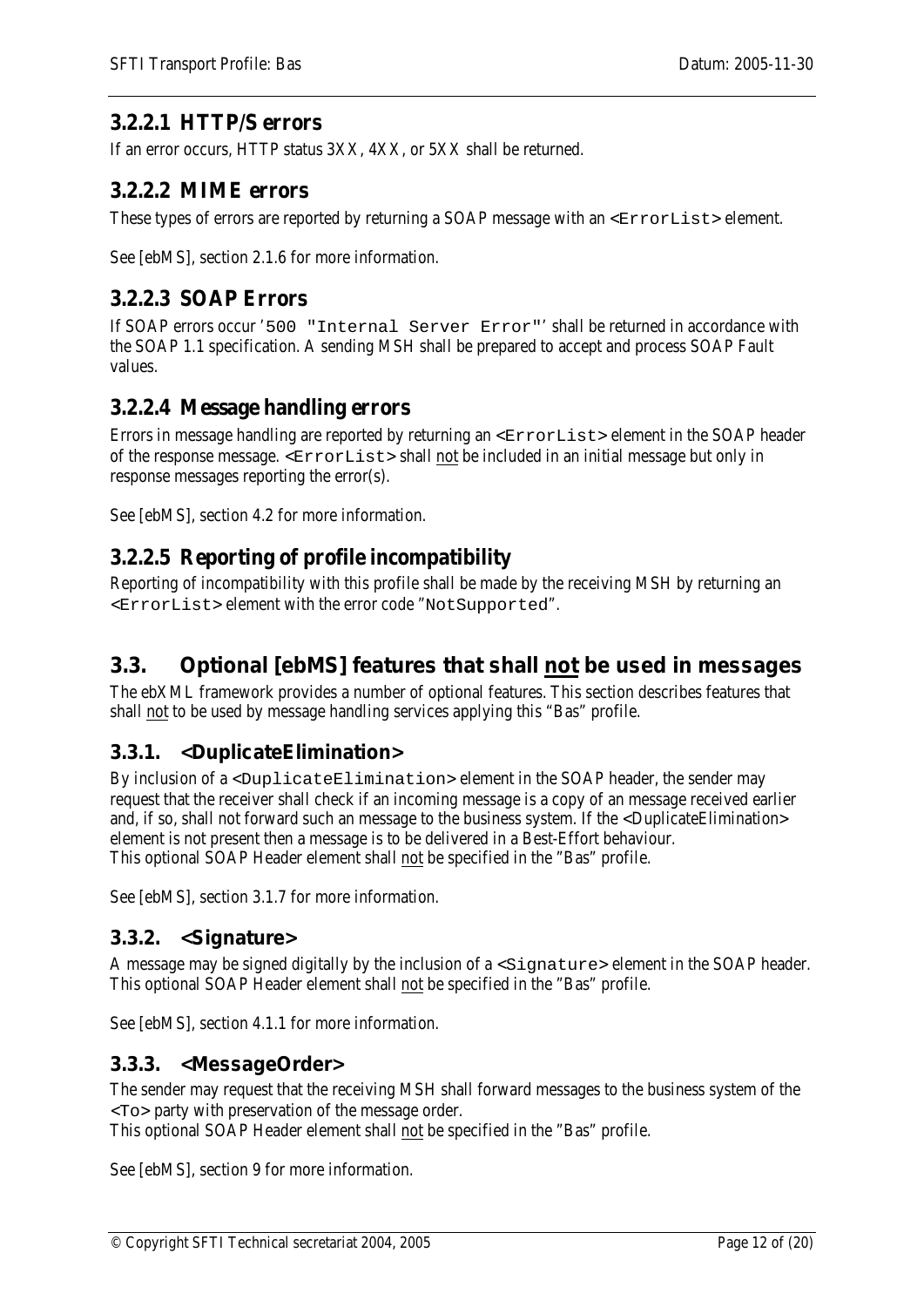#### <span id="page-12-0"></span>*3.4. Other Message Handler Services*

MSH implementations of this profile must not require of other MSH software to support the Status or Ping-Pong services.

See [ebMS], section 7 and 8 for more information.

## <span id="page-12-1"></span>**4. A message example**

The following example consists of a message with HTTP header followed by a SOAP Envelope and a document in two MIME parts.

```
POST /servlet/ebXMLhandler HTTP/1.1
Host: www.receiver.se
SOAPAction: "ebXML" 
Content-type: multipart/related; boundary="BoundarY"; type="text/xml"; 
start="<ebxhmheader1@sender.com>" 
--BoundarY 
Content-ID: <ebxhmheader1@sender.com> 
Content-Type: text/xml 
<?xml version="1.0" encoding="UTF-8"?> 
<SOAP:Envelope xmlns:xlink="http://www.w3.org/1999/xlink" 
     xmlns:xsi="http://www.w3.org/2001/XMLSchema-instance" 
     xmlns:SOAP="http://schemas.xmlsoap.org/soap/envelope/" 
     xmlns:eb="http://www.oasis-open.org/committees/ebxml-msg/schema/msg-header-2_0.xsd" 
     xsi:schemaLocation="http://schemas.xmlsoap.org/soap/envelope/ 
     http://www.oasis-open.org/committees/ebxml-msg/schema/envelope.xsd 
     http://www.oasis-open.org/committees/ebxml-msg/schema/msg-header-2_0.xsd 
     http://www.oasis-open.org/committees/ebxml-msg/schema/msg-header-2_0.xsd"> 
   <SOAP:Header> 
     <eb:MessageHeader SOAP:mustUnderstand="1" eb:version="2.0"> 
       <eb:From><eb:PartyId eb:type="countrycode:organizationid">SE1234567890</eb:PartyId></eb:From> 
       <eb:To> <eb:PartyId eb:type="countrycode:organizationid">SE9876543210</eb:PartyId> </eb:To> 
       <eb:CPAId>20040510:SE1234567890:SE9876543210</eb:CPAId> 
       <eb:ConversationId>20040510:4567:SE1234567890</eb:ConversationId> 
       <eb:Service>urn:sfti:services:documentprocessing:BasicInvoice</eb:Service> 
       <eb:Action>incomingBasicInvoice</eb:Action> 
       <eb:MessageData> 
         <eb:MessageId>20051108-102030-28572@foretag.se</eb:MessageId> 
         <eb:Timestamp>2005-11-08T11:12:12</eb:Timestamp> 
       </eb:MessageData> 
     </eb:MessageHeader>
     <eb:AckRequested SOAP:mustUnderstand="1" eb:version="2.0" eb:signed="false" 
SOAP:actor="urn:oasis:names:tc:ebxml-msg:actor:toPartyMSH"/>
     <eb:SyncReply eb:id="" eb:version="2.0" SOAP:mustUnderstand="1"
           SOAP:actor="http://schemas.xmlsoap.org/soap/actor/next">
     </eb:SyncReply>
  </SOAP:Header> 
   <SOAP:Body> 
     <eb:Manifest eb:version="2.0"> 
       <eb:Reference xlink:href="cid:ebxmlpayload1@sender.com" xlink:type="simple"> 
          <eb:Description xml:lang="se">Free form description of message content</eb:Description>
          <eb:Schema eb:location="urn:se:sfti:collaborationprocesses:BasicInvoice.xsd" 
eb:version="1.0"> </eb:Schema>
       </eb:Reference> 
     </eb:Manifest>
  </SOAP:Body> 
</SOAP:Envelope> 
--BoundarY 
Content-ID: <ebxmlpayload1@sender.se> 
Content-Type: text/xml 
<?xml version="1.0" encoding="UTF-8"?>
```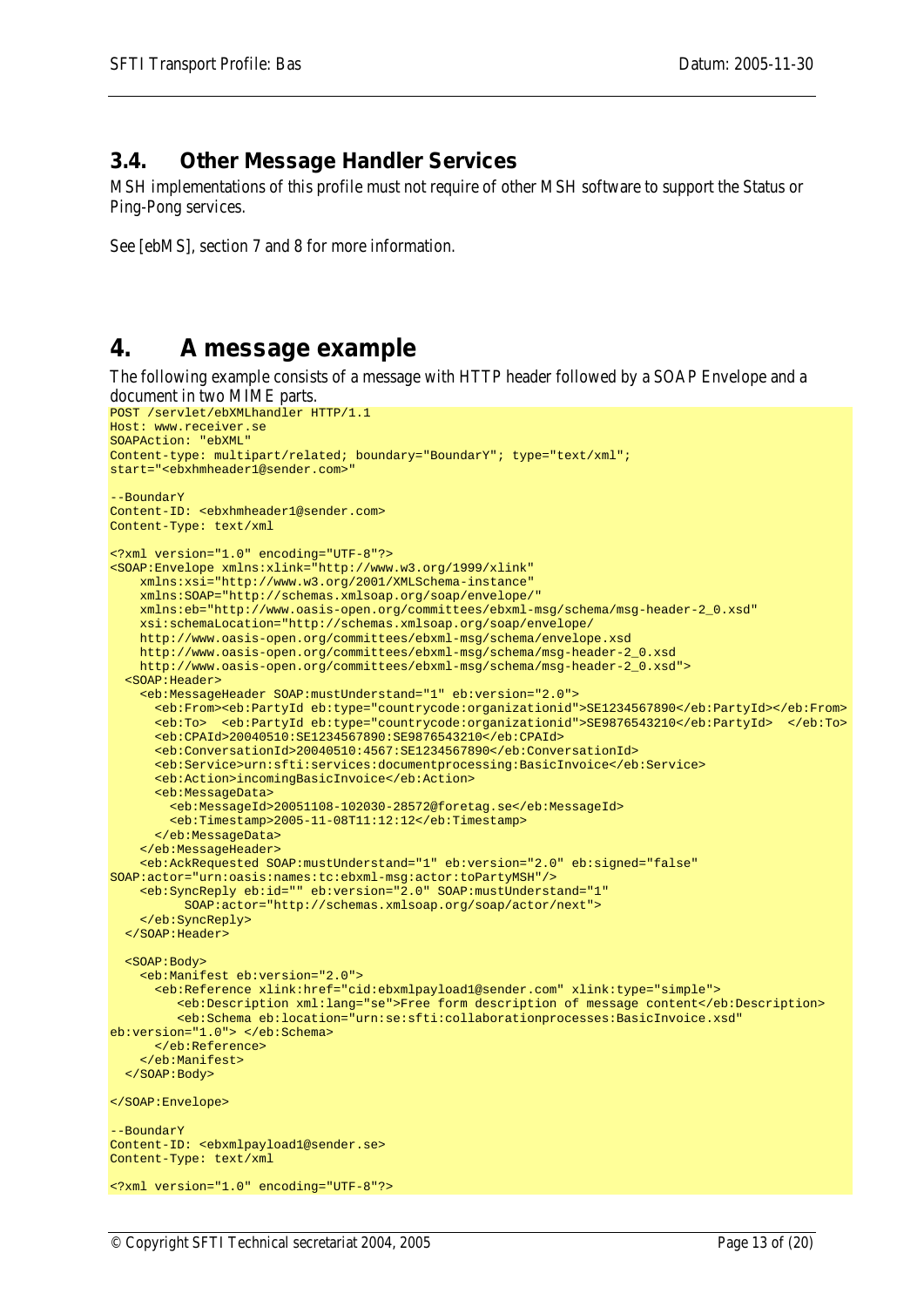```
<Invoice xmlns:sfti="urn:se:sfti">
</Invoice>
```
--BoundarY––

#### <span id="page-13-0"></span>*4.1. Acknowledgment of receipt*

```
HTTP/1.1 200 OK
SOAPAction: "ebXML"
Content-Type: text/xml
<?xml version="1.0" encoding="UTF-8"?>
<SOAP:Envelope xmlns:SOAP="http://schemas.xmlsoap.org/soap/envelope/" 
xmlns:xsi="http://www.w3.org/2001/XMLSchema-instance" 
xsi:schemaLocation="http://schemas.xmlsoap.org/soap/envelope/ http://www.oasis-
open.org/committees/ebxml-msg/schema/envelope.xsd" xmlns:eb="http://www.oasis-
open.org/committees/ebxml-msg/schema/msg-header-2_0.xsd">
           <SOAP:Header xsi:schemaLocation="http://www.oasis-open.org/committees/ebxml-
msg/schema/msg-header-2_0.xsd http://www.oasis-open.org/committees/ebxml-msg/schema/msg-header-
2_0.xsd">
   <eb:MessageHeader SOAP:mustUnderstand="1" eb:version="2.0">
     <eb:From>
       <eb:PartyId eb:type="countrycode:organizationid">SE9876543210</eb:PartyId>
     </eb:From>
     <eb:To>
       <eb:PartyId eb:type="countrycode:organizationid">SE1234567890</eb:PartyId>
     </eb:To>
     <eb:CPAId>20040514:SE1234567890:SE9876543210</eb:CPAId>
     <eb:ConversationId>20040514:4567:SE1234567890</eb:ConversationId>
     <eb:Service>urn:oasis:names:tc:ebxml-msg:service</eb:Service>
     <eb:Action>Acknowledgment</eb:Action>
     <eb:MessageData>
       <eb:MessageId>20051108-102030-28572@abc.se</eb:MessageId>
       <eb:Timestamp>2005-11-08T11:12:16</eb:Timestamp>
       <eb:RefToMessageId>20051108-102030-28572@organization.se</eb:RefToMessageId>
     </eb:MessageData>
   </eb:MessageHeader>
   <eb:Acknowledgment SOAP:mustUnderstand="1" eb:version="2.0" 
SOAP:actor="urn:oasis:names:tc:ebxml-msg:actor:toPartyMSH">
     <eb:Timestamp>2005-11-08T11:12:16</eb:Timestamp>
     <eb:RefToMessageId>20051108-102030-28572@organization.se</eb:RefToMessageId>
       <eb:From>
         <eb:PartyId eb:type="countrycode:organizationid">SE9876543210</eb:PartyId>
      </eb:From>
   </eb:Acknowledgment> 
   </SOAP:Header>
```
 <SOAP:Body xsi:schemaLocation="http://www.oasis-open.org/committees/ebxml-msg/schema/msgheader-2\_0.xsd http://www.oasis-open.org/committees/ebxml-msg/schema/msg-header-2\_0.xsd"/> </SOAP:Envelope>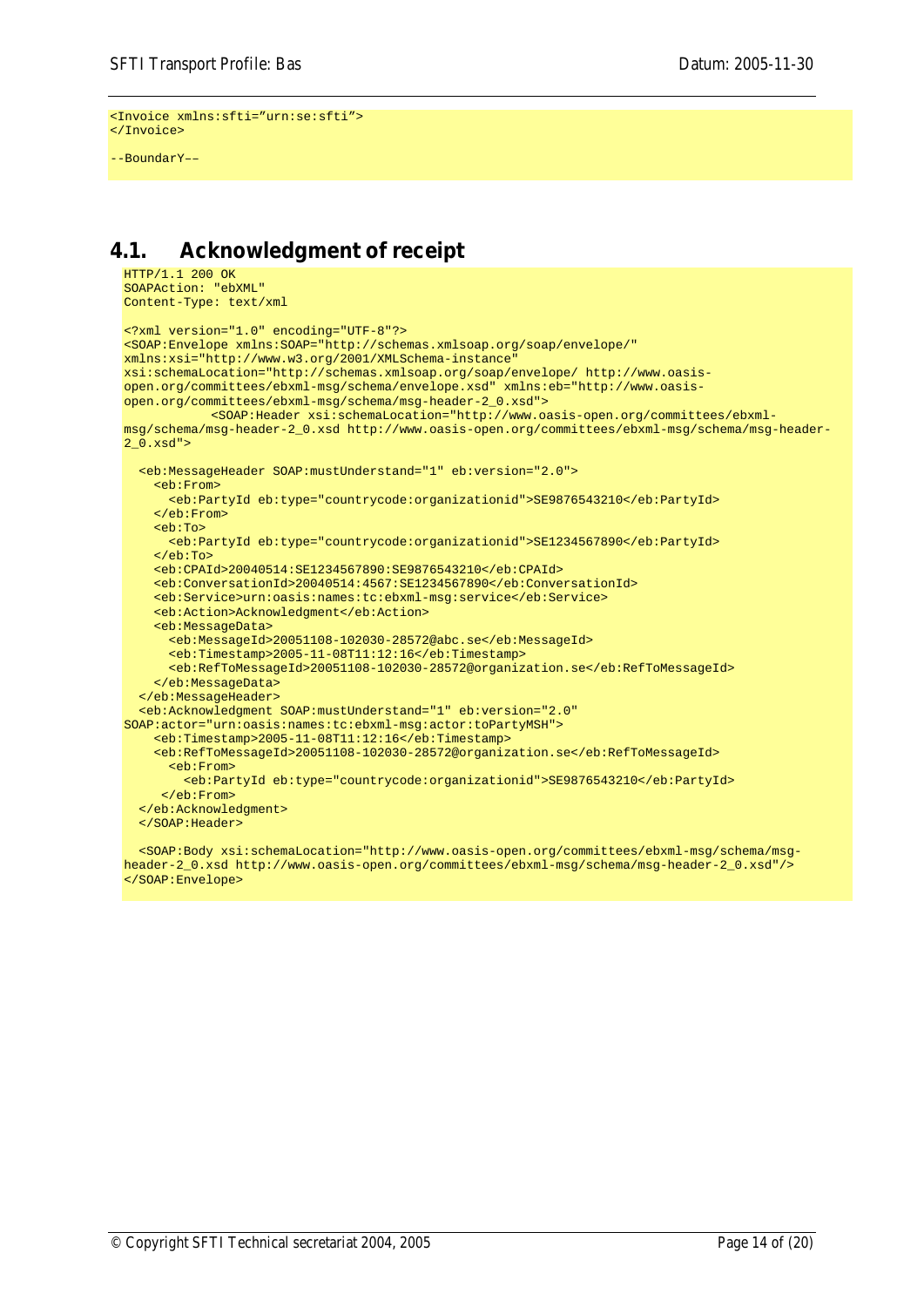## <span id="page-14-0"></span>**5. Transport profile Bas and CPA**

The "Bas" profile does not presuppose that the parties use an ebXML Collaboration Protocol Agreement [ebCPPA] document. However, in certain situations it can be practical for either party – or both of them – to register its details regarding communication in a technical profile. The data in the profile can then be used for automatic processing as well as for documentation. The "Bas" profile provides an option for such a document through the profile description below. The publication of and sharing such a document is only an indication that the organization is capable of handling the process, document, etcetera, as defined, and shall not be legally binding, unless otherwise agreed.

The following information may be registered in the transport profile

- Identifier  $[0,1]$  Issuing party's identification of the transport profile
- Start date [0..1] date upon which the profile information takes effect (begins at 00.00.00)
- End date  $[0..1]$  date upon which the profile information (expires at end of the date)
- Information relating to the party  $[1..1]$  the party for which the process and technical information of this technical profile applies
	- $\circ$  Identifier [1..1] of the party publishing the profile (used in elements  $\langle$ From $\rangle$  or  $\langle$ To $\rangle$ , depending on the roll of the party in the collaboration process)
	- o Additional Identifiers [0..\*] of the party publishing the profile (if more identifiers are needed in the <From> or <To> elements)
	- o Contact details [0..\*]
		- Contact function  $[0, 1]$  the function of the contact at the profile issuing party
		- Name  $[1..1]$  name of contact point, contact person or department handling any queries regarding the sending and receiving of documents relating to this profile
		- Communication details [0..\*]
			- $-$  URI  $[0..1]$
			- Means of contact  $[0..1]$  e.g. telephone, fax, e-mail, web
			- Contact number/address string [0..\*]
- Collaboration Process specification [0..\*]
	- $\circ$  Version [0..1] version of collaboration process specification:
		- $VersionID ::= < map'$ : ' $< minor$ ': ' $<$ revision>
	- o Status [0..1] status of collaboration process specification: [draft | standard]
	- o Name [1..1] identification of the collaboration process specification
	- $\circ$  Role [1..1] role in the collaboration process specification [sender | receiver]
	- o Communication address of receiving MSH [1..1] (if recipient role)
	- o Document schema  $[1..1]$  reference to document schema for the collaboration process o Service  $[1..1]$  name of receiving service (if recipient role)
	- o Service  $[1..1]$  name of receiving service (if recipient role)<br>o Action  $[1..1]$  name of specific activity within receiving ser
	- Action  $[1..1]$  name of specific activity within receiving service (if recipient role)

See the section 7.5, Core Components definitions, for more information.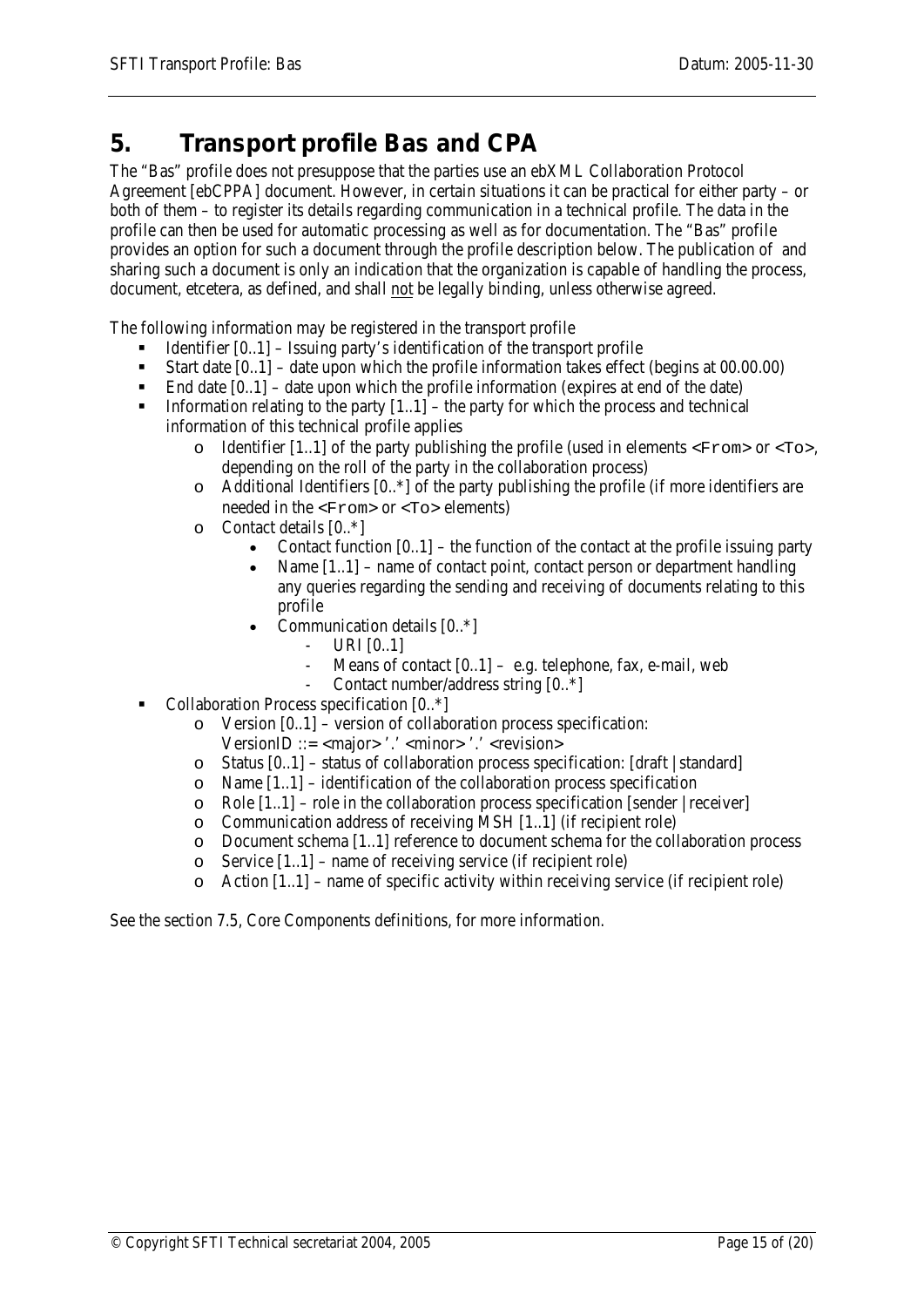## <span id="page-15-0"></span>**6. Realisation technologies**

## <span id="page-15-1"></span>*6.1. Java – JAXM, SAAJ, Java Server Pages (JSP)*

The Java framework contains built-in support for ebXML communication through the "Java Web Services Developer Pack", see < [http://java.sun.com/webservices/webservicespack.html>](http://java.sun.com/webservices/webservicespack.html) for more information.

Information on the use of JAXM Servlets as a simple solution for sending and receiving messages according to this profile: [JAXM] <http://java.sun.com/xml/jaxm/>

API and specifications: < [http://java.sun.com/xml/downloads/jaxm.html>](http://java.sun.com/xml/downloads/jaxm.html)

See also "SOAP with Attachments API for Java (SAAJ)", <http://java.sun.com/xml/saaj/index.jsp>

#### <span id="page-15-2"></span>*6.2. Code example in Java*

The following code example shows a simple arrangement for sending a document using the Open source software Hermes.

```
package DemoEbxml;
import hk.hku.cecid.phoenix.message.handler.*;
import hk.hku.cecid.phoenix.message.packaging.*;
import java.net.URL;
import java.util.Date;
import javax.activation.DataHandler;
public class SftiSendEbxmlMessage implements MessageListener{
     public void SendEbXMLMessage(){
       try{
       ApplicationContext ac;
       ac = new ApplicationContext("20040514:SE1234567890:SE9876543210",
                   "20040514:4567:SE1234567890",
                  "urn:sfti:services:documentprocessing:BasicInvoice", 
                   "incommingBasicInvoice");
       // Make a request
      Request mshReq = new Request(ac, new URL("http://localhost:8080/msh/"), this, "HTTP");
       // Create a message
       EbxmlMessage ebxmlMessage = new EbxmlMessage();
       MessageHeader msgHeader = ebxmlMessage.addMessageHeader();
     msgHeader.addFromPartyId("SE1234567890", "countrycode:organizationid");
     msgHeader.addToPartyId("SE9876543210", "countrycode:organizationid");
       msgHeader.setCpaId("20040514:SE1234567890:SE9876543210");
       msgHeader.setConversationId("20040514:4567:SE1234567890");
       msgHeader.setService("urn:sfti:services:documentprocessing:BasicInvoice");
       msgHeader.setAction("incommingBasicInvoice");
       String messageId = Utility.generateMessageId(new Date(),ebxmlMessage);
       msgHeader.setMessageId(messageId);
       msgHeader.setTimestamp(Utility.toUTCString(new Date()));
       // Link a document to the message:
       AttachmentDataSource ads = new AttachmentDataSource("sfti.xml", "text/xml");
       DataHandler dataHandler = new DataHandler(ads);
       ebxmlMessage.addPayloadContainer(dataHandler, "contentId", 
                                        "Free text message description");
       ebxmlMessage.addSyncReply();
       // Save:
      ebxmlMessage.saveChanges();
       // Send message. 
       // Collect the response by calling onMessage()
       mshReq.send(ebxmlMessage);
       // Wait for response through onMessage()
      Thread.sleep(30000);
    \rightarrow// Error handling
    catch(Exception e){
```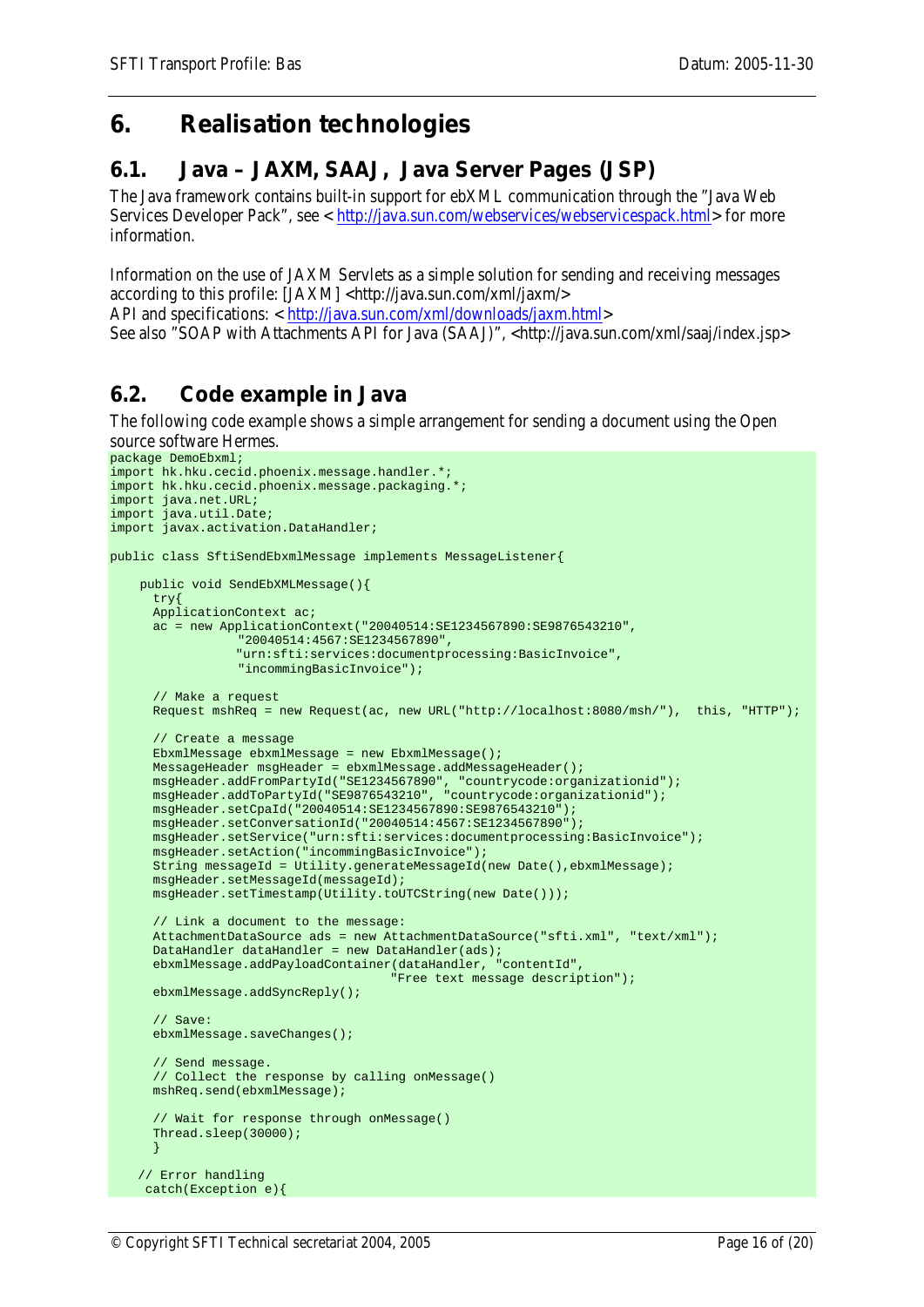```
System.err.println(e);
    }
   }
  public URL getClientUrl(){ return null; }
   // Response to the so called Callback
   public void onMessage(EbxmlMessage ebxmlMessage){
      System.err.println("<<Message recived>>");
 }
   /**/
   public static void main(String[] args){
    SftiSendEbxmlMessage sendMessage = new SftiSendEbxmlMessage();
    sendMessage.SendEbXMLMessage();
 }
```
## <span id="page-16-0"></span>**7. References**

}

# <span id="page-16-1"></span>*7.1. Normative references*

- [CC] UN/CEFACT Core Components Technical Specification Part 8 of the ebXML Framework, 15 November 2003, Version 2.01
- [ebCPPA] Oasis ebXML Collaboration-Protocol Profile and Agreement Specification Version 2.0, 23 September 2002
- [ebMS] ebXML Message Service Specification Version 2.0, 1 April 2002. OASIS ebXML Messaging Service Technical Committee
- [ISO3166] ISO 316[6-1:1997](http://www.iso.ch/iso/en/CatalogueDetailPage.CatalogueDetail?CSNUMBER=24591&ICS1=1&ICS2=140&ICS3=30) Codes for the representation of names of countries and their subdivisions -- Part 1: Country codes. As amended by the ISO 3166 Maintenance agency
- [RFC2616] Fielding, R., Gettys, J., Mogul, J., Frystyk, H., Masinter, L., Leach, P. and T. Berners-Lee,"Hypertext Transfer Protocol, HTTP/1.1", June 1999.
- [SSL3] A. Frier, P. Karlton and P. Kocher, "The SSL 3.0 Protocol", Netscape Communications Corp., Nov 18, 1996. 2780
- [SOAP] W3C-Draft-Simple Object Access Protocol (SOAP) v1.1, Don Box, DevelopMentor; David Ehnebuske, IBM; Gopal Kakivaya, Andrew Layman, Henrik Frystyk Nielsen, Satish Thatte, Microsoft; Noah Mendelsohn, Lotus Development Corp.; Dave Winer, UserLand Software, Inc.; W3C Note 08 May 2000, <http://www.w3.org/TR/2000/NOTE-SOAP-20000508/>
- [SOAPAttach] SOAP Messages with Attachments, John J. Barton, Hewlett Packard Labs; Satish Thatte and Henrik Frystyk Nielsen, Microsoft, Published Oct 09 2000 <http://www.w3.org/TR/2000/NOTE-SOAP-attachments-20001211>
- [XLINK] W3C XML Linking Recommendation, [<http://www.w3.org/TR/2001/REC-xlink-20010627/>](http://www.w3.org/TR/2001/REC-xlink-20010627/)

#### <span id="page-16-2"></span>*7.2. Non-normative references*

- [ebCPP] ebXML Collaboration Protocol Profile and Agreement specification, Version 1.0, published 10 May, 2001, [<http://www.ebxml.org/specs/ebCCP.doc>](http://www.ebxml.org/specs/ebCCP.doc)
- [JAXM] Java API for XML Messaging, <http://java.sun.com/xml/jaxm/>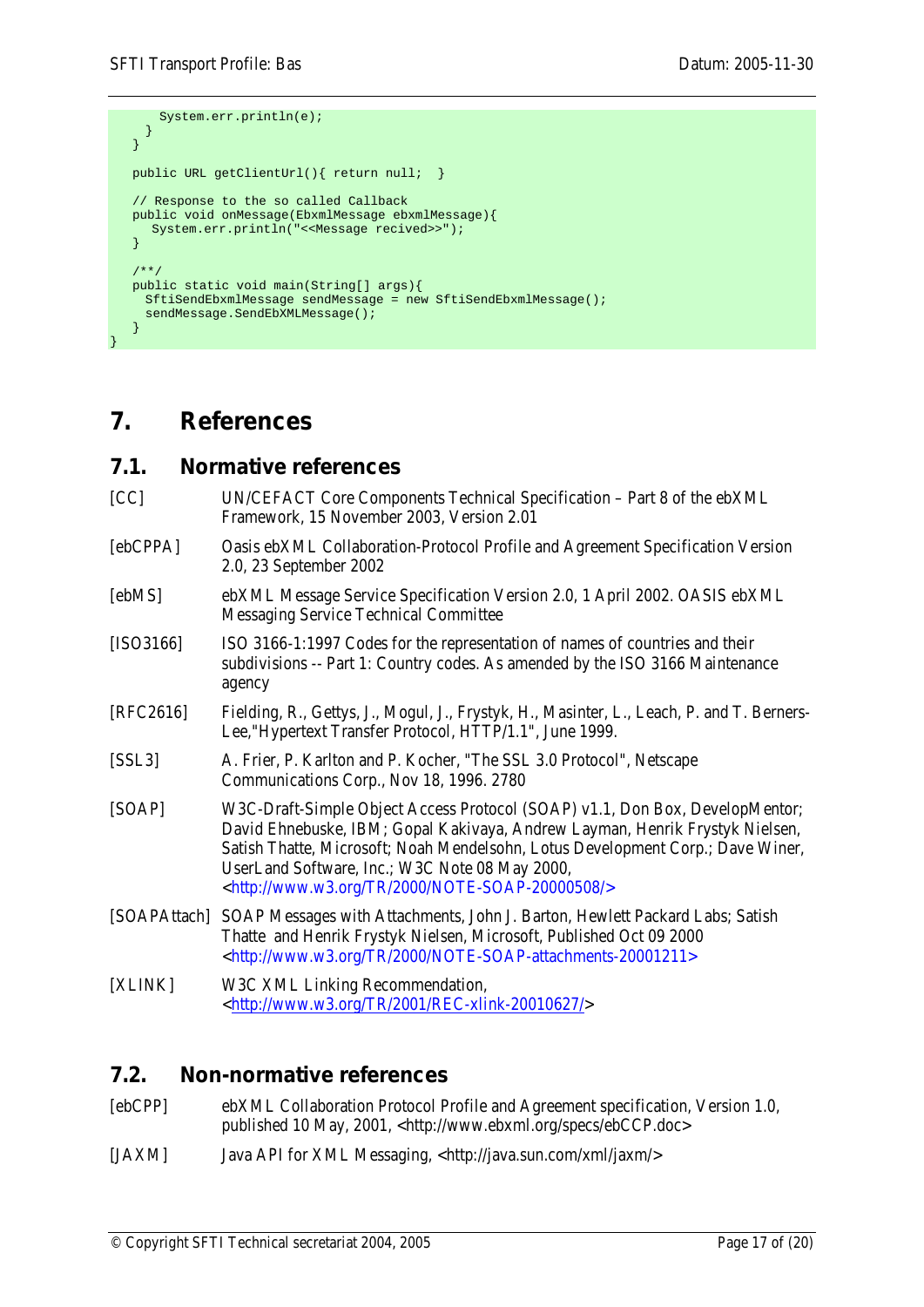[XMLSchema] W3C XML Schema Recommendation,

| $\langle \text{http://www.w3.org/TR/2001/REC-xmlschema-0-20010502}\rangle$ |
|----------------------------------------------------------------------------|
| $\langle \text{http://www.w3.org/TR/2001/REC-xmlschema-1-20010502}\rangle$ |
| $\langle \text{http://www.w3.org/TR/2001/REC-xmlschema-2-20010502}\rangle$ |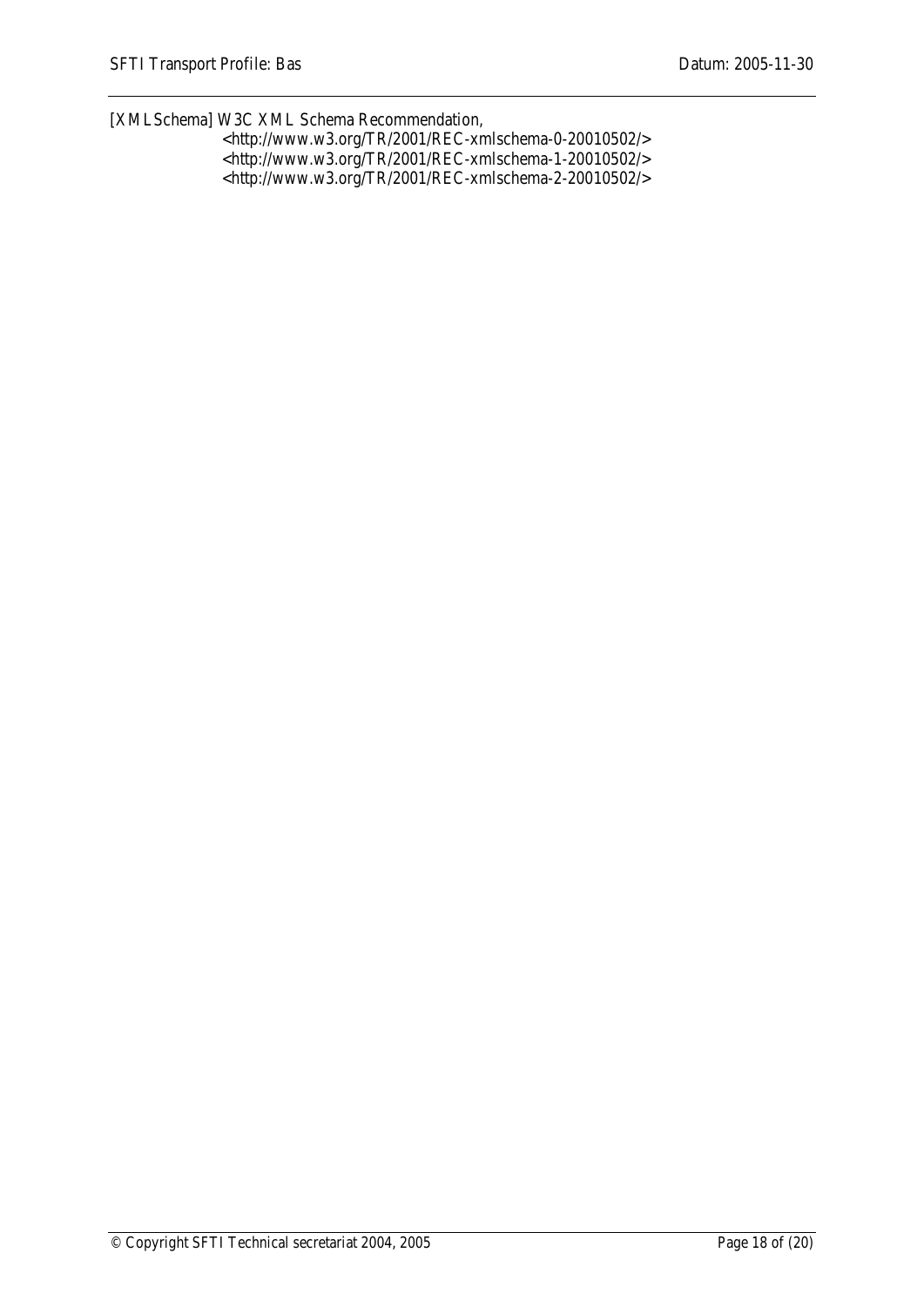# <span id="page-18-0"></span>*7.3. The ebMS Security profiles*

| Present in baseline MSH |            | Persistent digital signature | Non-persistent authentication | Persistent signed receipt | Non-persistent integrity | Persistent confidentiality | Non-persistent confidentiality | Persistent authorization | Non-persistent authorization | Trusted timestamp | <b>Description of Profile</b>                                                              |
|-------------------------|------------|------------------------------|-------------------------------|---------------------------|--------------------------|----------------------------|--------------------------------|--------------------------|------------------------------|-------------------|--------------------------------------------------------------------------------------------|
| ✓                       | Profile 0  |                              |                               |                           |                          |                            |                                |                          |                              |                   | no security services are applied to data                                                   |
|                         |            | ✓                            |                               |                           |                          |                            |                                |                          |                              |                   | Sending MSH applies XML/DSIG structures to                                                 |
| ✓                       | Profile 1  |                              |                               |                           |                          |                            |                                |                          |                              |                   | message<br>Sending MSH authenticates and Receiving                                         |
|                         | Profile 2  |                              | ✓                             |                           |                          |                            |                                |                          | ✓                            |                   | MSH authorizes sender based on<br>communication channel credentials.                       |
|                         |            |                              | ✓                             |                           |                          |                            | ✓                              |                          |                              |                   | Sending MSH authenticates and both MSHs                                                    |
|                         | Profile 3  |                              |                               |                           |                          |                            |                                |                          |                              |                   | negotiatea secure channel to transmit data<br>Sending MSH authenticates, the Receiving     |
|                         |            |                              | ✓                             |                           | ✓                        |                            |                                |                          |                              |                   | MSH performs integrity checks using                                                        |
|                         | Profile 4  |                              |                               |                           |                          |                            |                                |                          |                              |                   | communications protocol                                                                    |
|                         | Profile 5  |                              | ✓                             |                           |                          |                            |                                |                          |                              |                   | Sending MSH authenticates the<br>communication channel only (e.g., SSL 3.0<br>over TCP/IP) |
|                         |            |                              |                               |                           |                          |                            |                                |                          |                              |                   | Sending MSH applies XML/DSIG structures to                                                 |
|                         | Profile 6  | ✓                            |                               |                           |                          |                            | ✓                              |                          |                              |                   | message and passes in secure<br>communications channel                                     |
|                         |            |                              |                               |                           |                          |                            |                                |                          |                              |                   | Sending MSH applies XML/DSIG structures to                                                 |
|                         |            | ✓                            |                               | ✓                         |                          |                            |                                |                          |                              |                   | message and Receiving MSH returns a signed                                                 |
|                         | Profile 7  |                              |                               |                           |                          |                            |                                |                          |                              |                   | receipt                                                                                    |
|                         | Profile 8  | ✓                            |                               | ✓                         |                          |                            | ✓                              |                          |                              |                   | combination of profile 6 and 7                                                             |
|                         | Profile 9  | ✓                            |                               |                           |                          |                            |                                |                          |                              | ✓                 | Profile 5 with a trusted timestamp applied                                                 |
|                         | Profile 10 | ✓                            |                               | ✓                         |                          |                            |                                |                          |                              |                   | Profile 9 with Receiving MSH returning a<br>signed receipt                                 |
|                         |            |                              |                               |                           |                          |                            |                                |                          |                              |                   | Profile 6 with the Receiving MSH applying a                                                |
|                         | Profile 11 | ✓                            |                               |                           |                          |                            | ✓                              |                          |                              | ✓                 | trusted timestamp                                                                          |
|                         | Profile 12 | ✓                            |                               | ✓                         |                          |                            | ✓                              |                          |                              |                   | Profile 8 with the Receiving MSH applying a<br>trusted timestamp                           |
|                         |            |                              |                               |                           |                          |                            |                                |                          |                              |                   | Sending MSH applies XML/DSIG structures to                                                 |
|                         |            | ✓                            |                               |                           |                          |                            |                                |                          |                              |                   | message and applies confidentiality structures                                             |
|                         | Profile 13 |                              |                               |                           |                          |                            |                                |                          |                              |                   | (XMLEncryption)                                                                            |
|                         | Profile 14 | ✓                            |                               | ✓                         |                          | ✓                          |                                |                          |                              |                   | Profile 13 with a signed receipt                                                           |
|                         |            |                              |                               |                           |                          |                            |                                |                          |                              |                   | Sending MSH applies XML/DSIG structures to<br>message, a trusted timestamp is added to     |
|                         |            | ✓                            |                               | ✓                         |                          |                            |                                |                          |                              |                   | message, Receiving MSH returns a signed                                                    |
|                         | Profile 15 |                              |                               |                           |                          |                            |                                |                          |                              |                   | receipt                                                                                    |
|                         | Profile 16 | ✓                            |                               |                           |                          | ✓                          |                                |                          |                              | ✓                 | Profile 13 with a trusted timestamp applied<br>Profile                                     |
|                         | Profile 17 | ✓                            |                               | ✓                         |                          | ✓                          |                                |                          |                              | ✓                 | Profile 14 with a trusted timestamp applied                                                |
|                         |            |                              |                               |                           |                          |                            |                                |                          |                              |                   | Sending MSH applies XML/DSIG structures to                                                 |
|                         |            | ✓                            |                               |                           |                          |                            |                                | ✓                        |                              |                   | message and forwards authorization                                                         |
|                         | Profile 18 |                              |                               |                           |                          |                            |                                |                          |                              |                   | credentials [SAML]<br>Profile 18 with Receiving MSH returning a                            |
|                         | Profile 19 | ✓                            |                               | ✓                         |                          |                            |                                | ✓                        |                              |                   | signed receipt                                                                             |
|                         |            | ✓                            |                               | ✓                         |                          |                            |                                | ✓                        |                              | ✓                 | Profile 19 with the a trusted timestamp being                                              |
|                         | Profile 20 |                              |                               |                           |                          |                            |                                |                          |                              |                   | applied to the Sending MSH message                                                         |
|                         | Profile 21 | ✓                            |                               | ✓                         |                          | ✓                          |                                | ✓                        |                              |                   | Profile 19 with the Sending MSH applying<br>confidentiality structures (XML-Encryption)    |
|                         |            |                              |                               |                           |                          |                            |                                |                          |                              |                   | Sending MSH encapsulates the message<br>within confidentiality structures (XML-            |
|                         | Profile 22 |                              |                               |                           |                          |                            |                                |                          |                              |                   | Encryption)                                                                                |